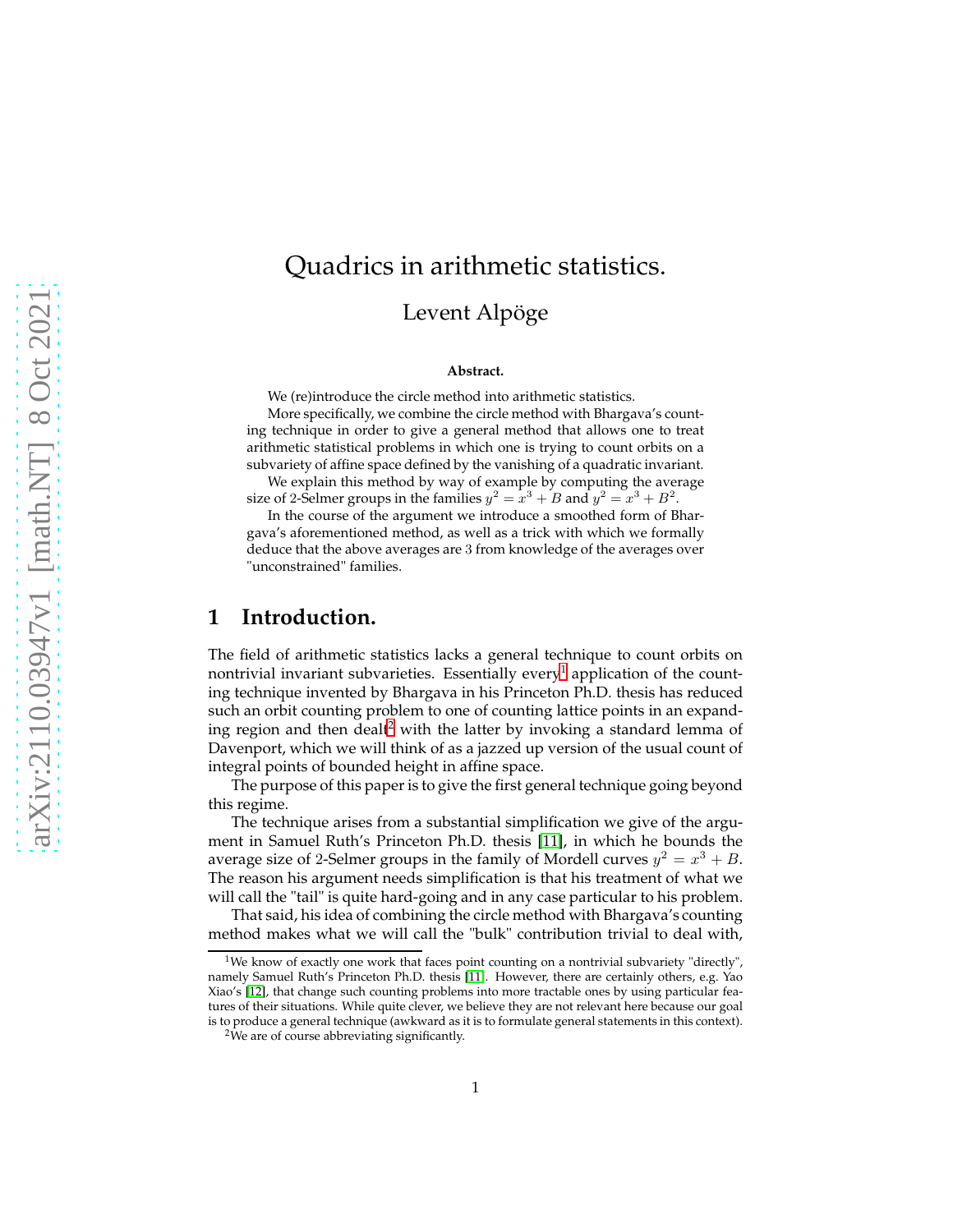and this is our starting point. We then replace his treatment of the "tail" with a trick. Finally we forego any calculation of local densities with another trick — by formally deducing that the 2-Selmer average in question must match the 2-Selmer average over the "unconstrained" family of elliptic curves  $y^2 =$  $x^3 + Ax + B$ .

A slightly less informal summary of the technique is as follows. We follow Ruth in using the circle method to count said points in the bulk (namely when not "polynomially high in the cusp") by using the smoothed delta symbol method, and then we provide an a priori upper bound for the point count in the tail (namely when polynomially high in the cusp) via a divisor bound. As usual the divisor bound produces an estimate which is subpolynomially worse than sharp — however the key point is that this loss is more than compensated for by the "overconvergence" of the volume integral (and the fact that we only apply said estimate when polynomially high in the cusp). As for how we avoid any calculation of constants, note that the circle method already outputs a product of local densities, which are informally calculated by "thickening" an equality to a congruence modulo a highly divisible integer  $N$  (the singular integral has the analogous property) and taking  $N \to \infty$ . Thus our 2-Selmer average, aka the 2-Selmer average over the family  $y^2 = x^3 + Ax + B$  with the equality  $A = 0$  imposed, is 3 because the 2-Selmer average over the family  $y^2 = x^3 + Ax + B$ , with only the congruence  $A \equiv 0 \pmod{N}$  imposed, is 3 (independent of N!), by work of Bhargava-Shankar.

Now let us give precise statements of the example applications.

## **1.1 Main theorems.**

The first example we work out is a generalization of the main theorem of Ruth's Princeton Ph.D. thesis [\[11\]](#page-24-0) (see Theorem 1.1.2 of his [\[11\]](#page-24-0), which amounts to a proof of the upper bound when  $\mathcal{B} = \mathbb{Z} - \{0\}$ ) that was important for [\[2\]](#page-24-2) (and thus [\[3\]](#page-24-3)).

<span id="page-1-1"></span>**Theorem 1.1.** *Let* B ⊆ Z−{0} *be a set of positive upper density defined by congruence conditions. Then:*

$$
\operatorname{Avg}_{B \in \mathcal{B}:|B| \le X} \# |\operatorname{Sel}_2(E_{0,B}/\mathbb{Q})| \le 3 + O_{\mathcal{B}}(o_{X \to \infty}(1)),
$$

*with equality if e.g.*<sup>[3](#page-1-0)</sup>  $\mathcal{B} \subseteq \mathbb{Z} - \{0\}$  *is defined by finitely many congruence conditions.* 

Here a subset  $\mathcal{B} \subseteq \mathbb{Z} - \{0\}$  is defined by congruence conditions if and only if  $\mathcal{B} \cap \mathbb{Z}^+ \subseteq \mathbb{Z}^+$  and  $(-\mathcal{B}) \cap \mathbb{Z}^+ \subseteq \mathbb{Z}^+$  are, and a subset  $\mathcal{B} \subseteq \mathbb{Z}^+$  is defined by congruence conditions if and only if for all p there is an open subset  $\mathcal{B}_p \subseteq \mathbb{Z}_p$ such that  $\mathcal{B} = \mathbb{Z}^+ \cap \prod_p \mathcal{B}_p$  as subsets of  $\prod_p \mathbb{Z}_p$ . It is straightforward to adapt our arguments to prove equality in Theorem [1.1](#page-1-1) for the more general class of subsets  $\emptyset \neq \emptyset \subseteq \mathbb{Z} - \{0\}$  which are "large" in a sense completely analogous

<span id="page-1-0"></span> $3$ We write "with equality if e.g." to emphasize that this is not an if and only if statement.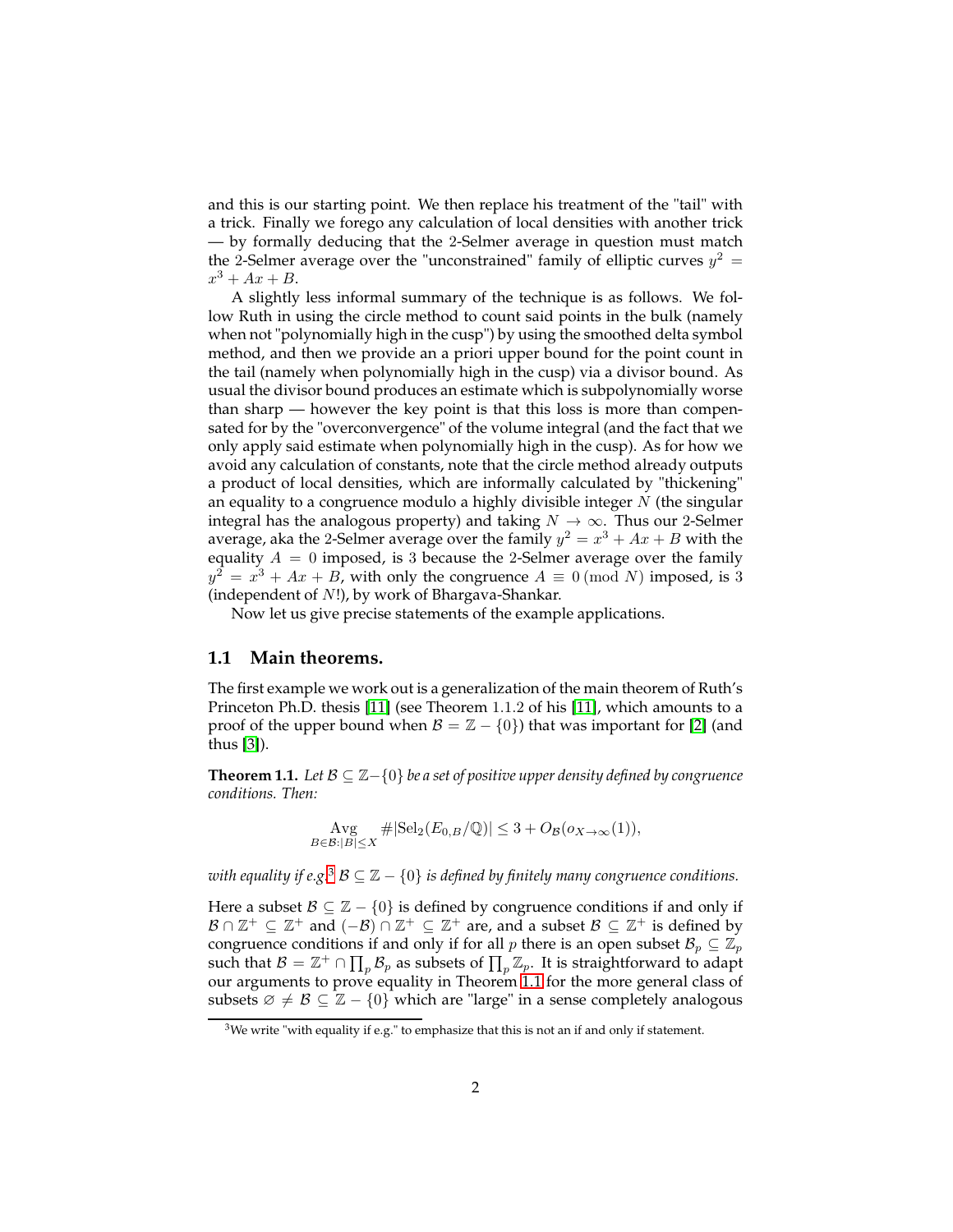to that of Bhargava-Shankar's [\[8\]](#page-24-4), but we will spare ourselves the notational effort.

Tracking the condition " $A = 0$ " through the arguments of Bhargava-Shankar [\[8\]](#page-24-4), we find that we must count orbits of binary quartic forms  $F(X, Y) \in$  $\mathbb{Z}[X, Y]$  with classical invariants  $I(F) = 0$  and  $|J(F)|$  bounded. We are counting points on a quadric because, writing  $F(X,Y) =: a \cdot X^4 + b \cdot X^3 Y + c \cdot X^2 Y^2 + c$  $d \cdot XY^3 + e \cdot Y^4$ ,

$$
I(F) = 12ae - 3bd + c^2.
$$

The second example concerns the yet thinner family  $y^2 = x^3 + B^2$ .

<span id="page-2-0"></span>**Theorem 1.2.** *Let* B ⊆ Z−{0} *be a set of positive upper density defined by congruence conditions. Then:*

$$
\operatorname{Avg}_{B\in\mathcal{B}:|B|\leq X} \#|\mathrm{Sel}_2(E_{0,B^2}/\mathbb{Q})| \leq 3 + O_{\mathcal{B}}(o_{X\to\infty}(1)),
$$

*with equality if e.g.*  $\mathcal{B} \subseteq \mathbb{Z} - \{0\}$  *is defined by finitely many congruence conditions.* 

Again, we could replace "defined by finitely many congruence conditions" with a more general notion of largeness analogous to that of Bhargava-Shankar's [\[8\]](#page-24-4), but we will spare ourselves the notational effort.

As for the counting problem, as in Bhargava-Ho [\[7\]](#page-24-5) the relevant parametrization of 2-Selmer elements is by orbits of pairs of binary cubic forms  $(F_1, F_2)$ with  $F_i \in \mathbb{Z}[X, Y]$ , and now the invariant quadric is  $0 = I(F_1, F_2) = 3a_1d_2$  –  $b_1c_2 + c_1b_2 - 3d_1a_2$ , where  $F_i(X, Y) =: a_i \cdot X^3 + \cdots + d_i \cdot Y^3$ .

#### **1.2 Main technique.**

Having stated the main theorems, let us discuss the method of proof. In order to be specific, let us put ourselves in the situation of the first theorem: we would like to count, up to  $PGL_2(\mathbb{Q})$ -equivalence, the locally soluble binary quartic forms  $F \in \mathbb{Z}[X, Y]$  with  $I(F) = 0$  and  $0 \neq |J(F)| \leq X$ . Write then  $V :=$  $\text{Sym}^4(2)$  for the space of binary quartic forms. It is now standard that, using a method introduced in Bhargava's Princeton Ph.D. thesis [\[4\]](#page-24-6) and first carried out in this context by Bhargava-Shankar [\[8\]](#page-24-4) (let us ignore our smoothing for the sake of this discussion), the problem immediately reduces to the problem of obtaining an asymptotic of the following form:

$$
\int_{1 \leq \lambda \leq X^{\frac{1}{24}}} d^{\times} \lambda \int_{|u| \leq 1} du \int_{1 \leq t \leq \lambda} t^{-2} d^{\times} t \# \{ F \in \lambda \cdot n_u \cdot a_t \cdot G_0 \cdot L \cap V(\mathbb{Z})^{\text{irred.}} : I(F) = 0 \} | \newline \sim \text{const.} \cdot X^{\frac{1}{2}}.
$$

Here  $n_u := \left(\begin{smallmatrix} 1 & 0 \\ u & 1 \end{smallmatrix}\right)$ ,  $a_t := \left(\begin{smallmatrix} t^{-1} & 0 \\ 0 & t \end{smallmatrix}\right)$ , and  $d^\times z := \frac{dz}{z}$ , so that  $d^\times \lambda \, du \, t^{-2} d^\times t \, dk$  is the Haar measure on  $\mathrm{GL}_2^+(\mathbb{R})$  (the "+" denoting positive determinant) induced by Haar measures on  $\Lambda, \overline{N}, A, K$  under the Iwasawa decomposition  $\mathrm{GL}^+_2(\mathbb R)=$  $\Lambda \cdot N \cdot A \cdot K$ , where  $\Lambda$  are the scalars, N are the lower unipotents, A is the diagonal torus, and  $K := SO_2(\mathbb{R})$  is the maximal compact.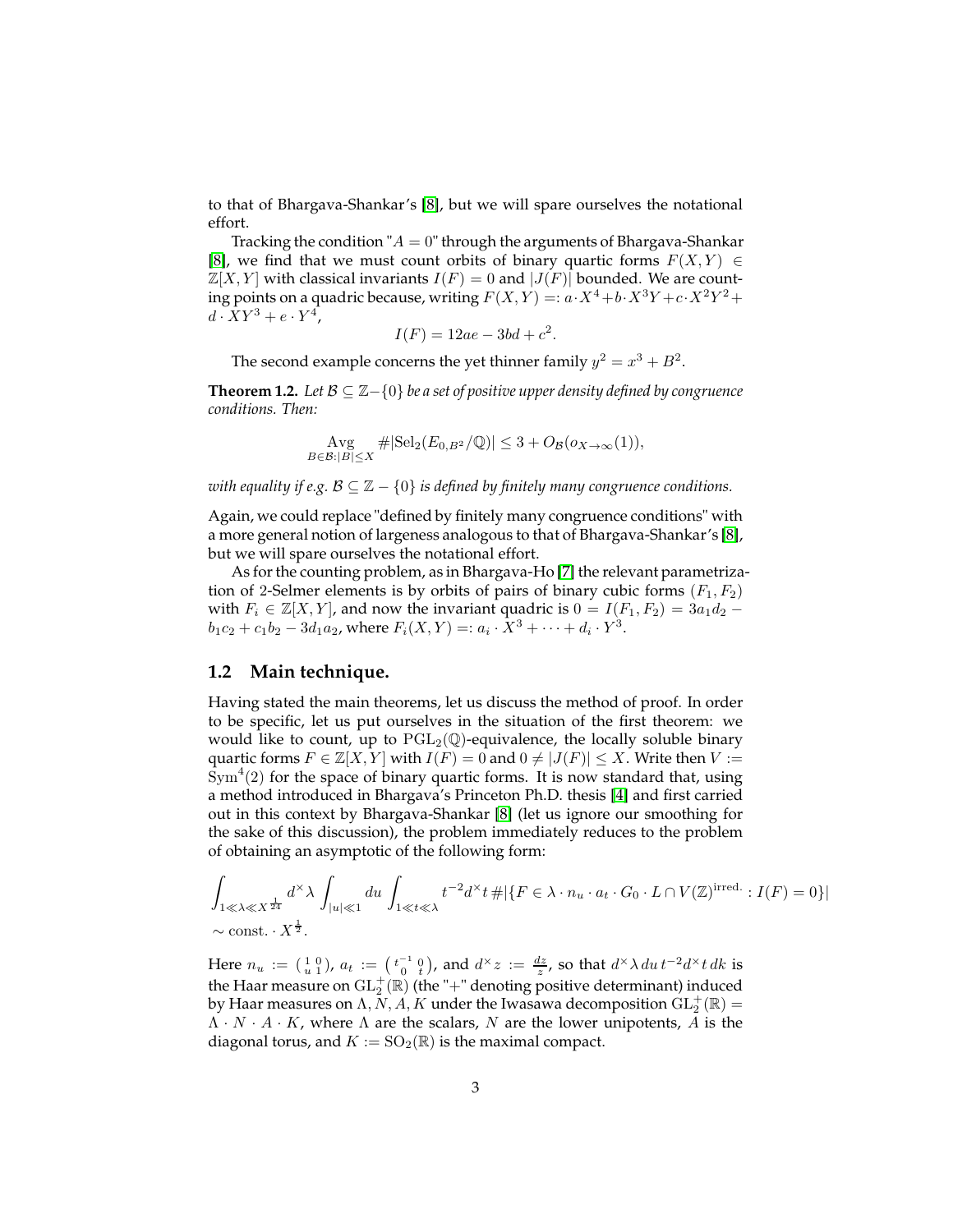For the sake of exposition, the reader should imagine  $G_0 \cdot L \subseteq V(\mathbb{R})$  as a small ball of binary quartic forms of height  $\approx$  1, and indeed should imagine (though also keep in mind that this is a slight oversimplification) that the set  $\lambda \cdot n_u \cdot a_t \cdot G_0 \cdot L \cap V(\mathbb{Z})^{\text{irred.}}$  is simply the set  $S_{\text{approx.}}$ , say, of  $(a, b, c, d, e) \in \mathbb{Z}$ satisfying  $a, e \neq 0$  and:

$$
|a| \ll \frac{\lambda^4}{t^4},
$$
  
\n
$$
|b| \ll \frac{\lambda^4}{t^2},
$$
  
\n
$$
|c| \ll \lambda^4,
$$
  
\n
$$
|d| \ll t^2 \cdot \lambda^4
$$
  
\n
$$
|e| \ll t^4 \cdot \lambda^4
$$

,

.

Examining the integral, one evidently reduces to needing to treat

$$
\#|\{F \in \lambda \cdot n_u \cdot a_t \cdot G_0 \cdot L \cap V(\mathbb{Z})^{\text{irred.}} : I(F) = 0\}|.
$$

Were there no condition  $I(F) = 0$ , this would essentially be counting lattice points in a somewhat "round" set scaled by a parameter  $\lambda$ , which is simple — in the standard treatment one invokes an easy lemma of Davenport, which is precisely tailored for this sort of counting problem. Indeed, examining the defining inequalities of  $S_{\text{approx}}$ , it is evidently quite simple to evaluate  $\#|S_{\text{approx}}|$ .

Thus the entire difficulty is in dealing with the condition  $I(F) = 0$ . However we are simply asking to count zeroes of a quadratic form in five variables that lie in the scalings of a somewhat "round" set, and this is easy if the set is in fact quite "round" — in other words, if we are in the "bulk" and  $1 \ll t \ll_{\varepsilon} \lambda^{\varepsilon}$ , say, then the defining inequalities of  $S_{\text{approx.}}$  are all, up to  $X^{O(\varepsilon)}$ , the same, so that  $S_{\text{approx.}}$  is essentially a scaled cube, and it is straightforward to count the number of solutions of a quadratic form in five variables lying in such a set, by the oldest forms of the circle method. For convenience we follow Ruth and use the smoothed delta symbol method, which trivializes the problem. In the end we obtain the asymptotic

$$
\#|\{F \in \lambda \cdot n_u \cdot a_t \cdot B \cdot L \cap V(\mathbb{Z})^{\text{irred.}} : I(F) = 0\}| = \text{const.} \cdot \lambda^{12} + O_{\varepsilon}(\lambda^{12 - \delta + O(\varepsilon)})
$$

for a positive absolute constant  $\delta > 0$ .

Thus the entire problem has reduced to treating the count when we are in the "tail", i.e.  $\lambda^{\varepsilon} \ll_{\varepsilon} t \ll \lambda$ . Here Ruth uses a difficult argument that again involves the smoothed delta symbol method and is quite specific to the situation — so much so that it is unclear if his argument generalizes from  $\mathcal{B} = \mathbb{Z} - \{0\}$ to sets defined by finitely many congruence conditions, let alone to other arithmetic statistics problems.

Our observation is that the "tail" case is also obviously trivial. Specifically, it is obvious that

$$
\#|\{F \in \lambda \cdot n_u \cdot a_t \cdot B \cdot L \cap V(\mathbb{Z})^{\text{irred.}} : I(F) = 0\}| \ll \lambda^{12+o(1)}
$$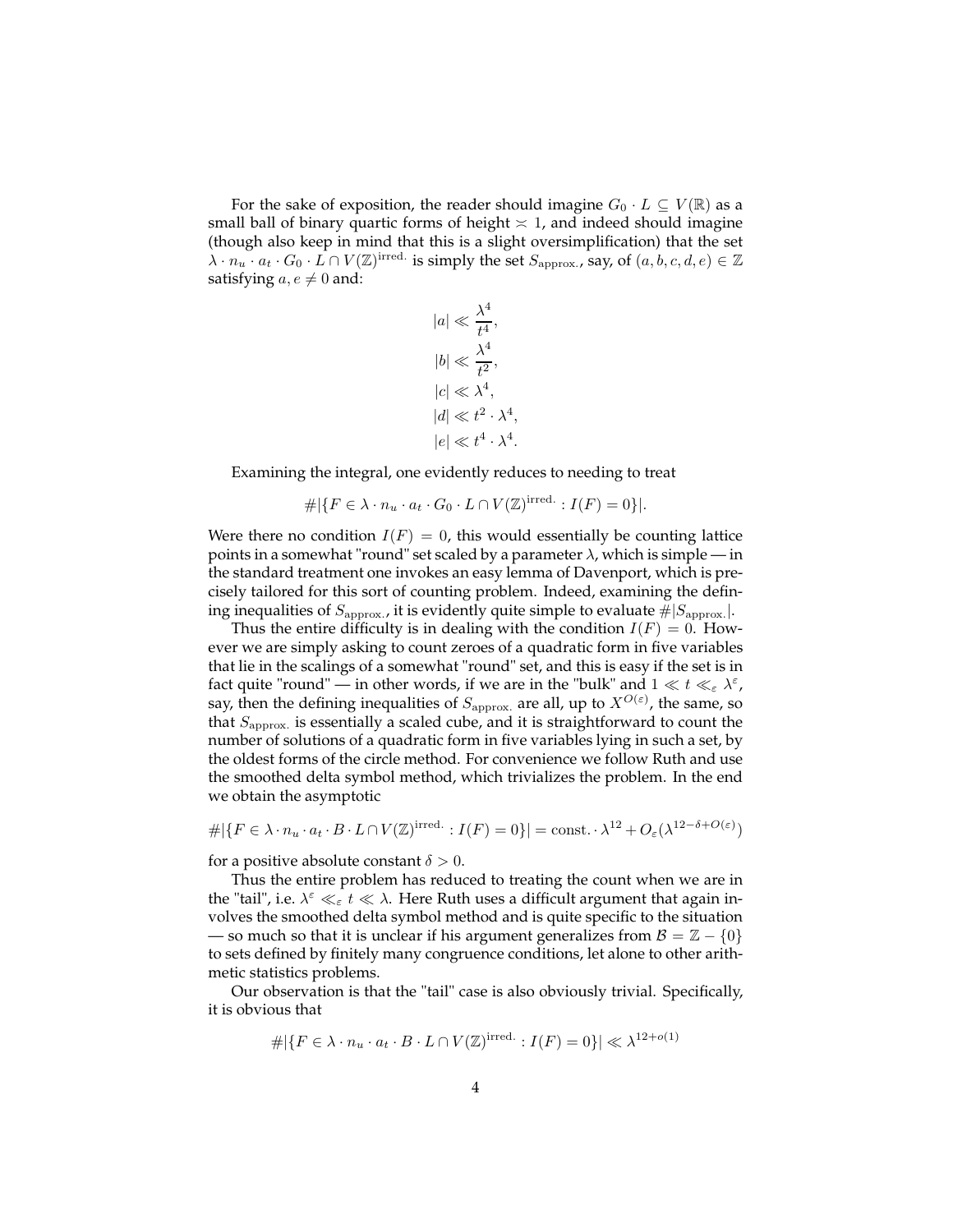by the divisor bound:  $12ae - 3bd + c^2 = 0$  implies that  $a, e \mid 3bd - c^2$ . Because we are dealing with elements in  $V(\mathbb{Z})^{\text{irred.}}$  (and thus  $a, e \neq 0$ ), it follows that  $(b, c, d)$  determine  $(a, e)$  up to  $\ll \lambda^{o(1)}$  choices, and the number of  $(b, c, d)$  is<sup>[4](#page-4-0)</sup>  $\ll \lambda^{12}.$ 

Because of the  $o(1)$  in the exponent, this bound is not quite as sharp as what we obtained in the "bulk", but since we are in the "tail" we needn't work so hard. The point is that the condition  $t \gg_{\varepsilon} \lambda^{\varepsilon}$  combines with the  $t^{-2}d^{\times}t$  in the Haar measure (note that the exponent 2 is more than is needed for convergence, so to speak) to imply that this bound is enough to give a bound  $\ll_{\varepsilon} \lambda^{12-\Omega(\varepsilon)}$ on the "tail" contribution after integrating over  $u$  and  $t$ .

So in the end we obtain the desired asymptotic, which is equivalent to the theorem via Bhargava's counting method. The argument in the case of pairs of binary cubic forms is the same, and indeed the above argument easily generalizes to other quadrics in at least four variables (said restriction arising in order to ensure that the circle method analysis in the "bulk" goes through easily).

## **2 Acknowledgments.**

This article is based on Chapter 3 of the author's Ph.D. thesis at Princeton University [\[1\]](#page-24-7). I would like to thank both my advisor Manjul Bhargava and Peter Sarnak for their patience and encouragement. I would also like to thank Jacob Tsimerman and Nina Zubrilina for informative discussions. Finally I thank the National Science Foundation (via their grant DMS-2002109), Columbia University, and the Society of Fellows for their support during the pandemic.

## <span id="page-4-1"></span>**3 Smoothing in Bhargava's counting method.**

Let us now introduce the aforementioned technical convenience that simplifies Bhargava's counting method, as first introduced in Chapter 5 of his Princeton Ph.D. thesis [\[4\]](#page-24-6), though the trick of averaging over fundamental domains was first introduced in the published version (see Section 2.2 of Bhargava's [\[5\]](#page-24-8)). The point is that, while an average over  $G_0$  (using the notation of the above outline) improves the situation considerably, one is still integrating a "rough" function, namely  $\mathbb{1}_{G_0}$ , and it is wiser to instead integrate a compactly supported smooth function. We note that this is completely natural from Bhargava's original formulation — see equation (4) in Section 2.2 of Bhargava's [\[5\]](#page-24-8), and note that we are taking (in his notation)  $\Phi$  to be smooth and compactly supported, rather than the indicator function of a box.

In order to be specific, and for the reader's convenience, let us work in the setup of the proof of Theorem [1.1](#page-1-1) (it will be clear how to modify the construc-

<span id="page-4-0"></span><sup>&</sup>lt;sup>4</sup>While we have seemingly used the special form of  $I(F)$  in this argument, this divisor bound argument works in general — the point is that in a box a binary quadratic form represents a nonzero integer few times, because of a divisor bound in at most a quadratic extension (and the usual proof of Dirichlet's unit theorem to deal with units).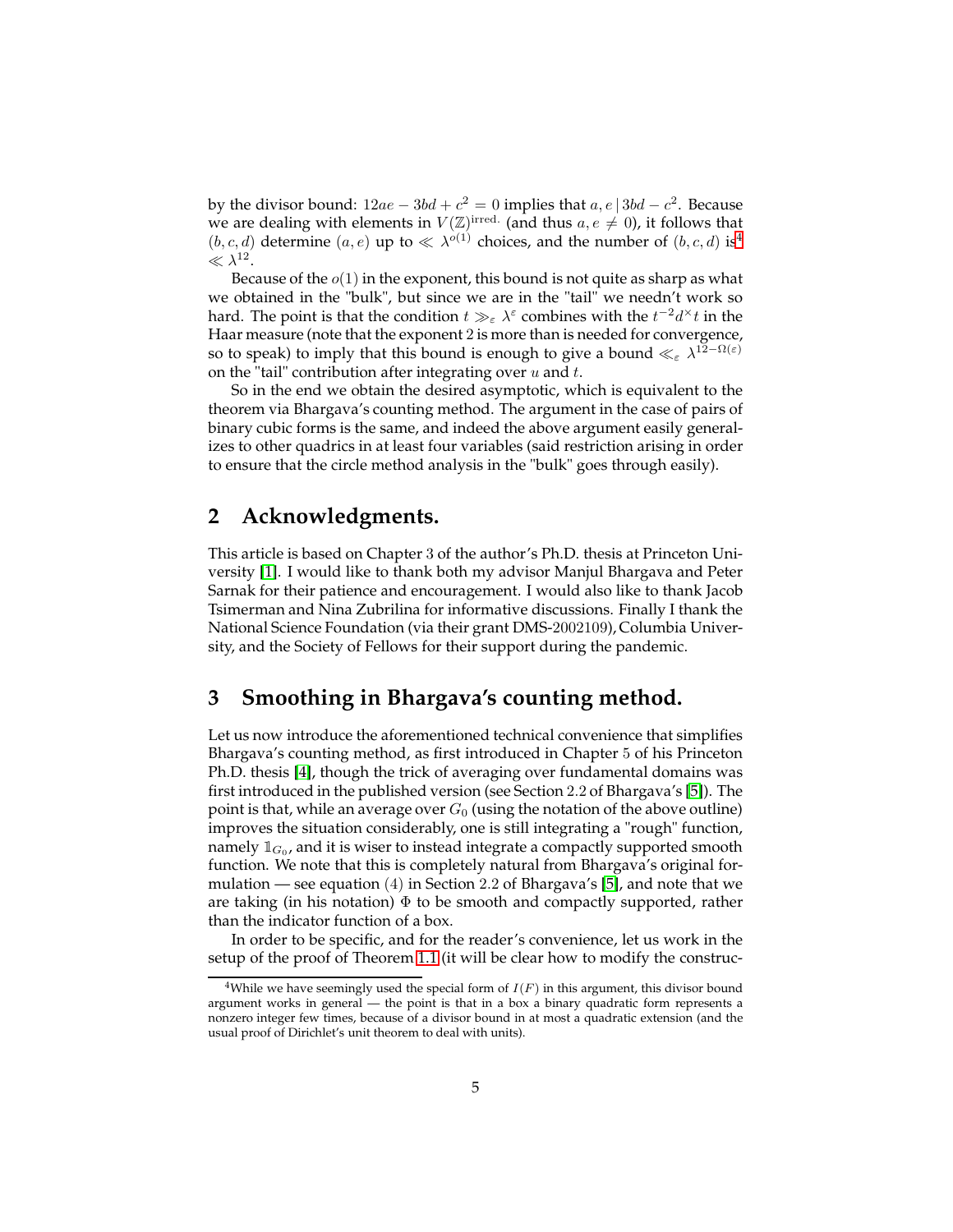tion for Theorem [1.2,](#page-2-0) and indeed in any application of Bhargava's counting method). That is,  $V := Sym^4(2), G := GL_2, L := L^{(0)} \coprod L^{(1)} \coprod L^{(2+)} \coprod L^{(2-)}$ with

$$
L^{(0)} := \left\{ X^3 Y - \frac{1}{3} \cdot XY^3 + \frac{J}{27} \cdot Y^4 : J \in (-2, 2) \right\},
$$
  
\n
$$
L^{(1)} := \left\{ X^3 Y - \frac{I}{3} \cdot XY^3 \pm \frac{2}{27} \cdot Y^4 : I \in [-1, 1) \right\} \cup \left\{ X^3 Y + \frac{1}{3} \cdot XY^3 + \frac{J}{27} \cdot Y^4 : J \in (-2, 2) \right\},
$$
  
\n
$$
L^{(2\pm)} := \pm \left\{ \frac{1}{16} X^4 - \sqrt{\frac{2-J}{27}} \cdot X^3 Y + \frac{1}{2} \cdot X^2 Y^2 + Y^4 : J \in (-2, 2) \right\},
$$

and

$$
\mathcal{F} := \left\{ \lambda \cdot n_u \cdot a_t \cdot k : \lambda \in \mathbb{R}^+, u \in \nu(t) \subseteq \left[ -\frac{1}{2}, \frac{1}{2} \right], t \ge \sqrt{\frac{\sqrt{3}}{2}}, k \in \text{SO}_2(\mathbb{R}) \right\} \subseteq G(\mathbb{R}),
$$

Gauss's classical fundamental domain for  $G(\mathbb{Z}) \cap G(\mathbb{R})$ . Note that L is a fundamental domain for  $G(\mathbb{R}) \curvearrowright V(\mathbb{R})^{\Delta \neq 0}$ . Observe that the points with  $I = 0$ and  $\Delta \neq 0$  are all in the  $G(\mathbb{R})$ -orbit of the two forms  $F_{\pm}(X,Y) := X^3 Y \pm \frac{2}{27} \cdot Y^4$ , which lie in the interior of  $L^{(1)}$  (and thus lie in small compact subintervals thereof). Thus the following setup suffices for us.

Write, for each  $v \in V(\mathbb{R})^{\Delta \neq 0}$ ,  $v_L \in L$  for the unique element of L mapping to the image of v under  $V(\mathbb{R})^{\Delta \neq 0} \to V(\mathbb{R})^{\Delta \neq 0}/G(\mathbb{R}) \simeq L$ .

Let  $\alpha \in C_c^{\infty}(G(\mathbb{R}))$  and  $\beta \in C_c^{\infty}(L)$  be compactly supported smooth functions such that:  $\alpha$  is  ${\rm SO}_2(\mathbb{R})$ -invariant,  $\int_{G(\mathbb{R})} \alpha = 1$ ,  $\beta(F_{\pm}) = 1$ , and  ${\rm supp}\,\beta, \beta^{-1}(\{1\}) \subseteq$  $L^{(1)}$  are both unions of two small compact intervals respectively containing  $F_{\pm}$ . Let

$$
\varphi(v) := \sum_{g \cdot v_L = v} \alpha(g) \cdot \beta(v_L).
$$

Note that this is a finite sum because stabilizers of elements of  $V(\mathbb{R})^{\Delta \neq 0}$  are finite.

Via  $\alpha$  and  $\beta$  we get a slightly more convenient way<sup>[5](#page-5-0)</sup> to smooth out the various integrals in Bhargava's counting technique — instead of integrating the normalized indicator function  $\frac{1}{\int_{G_0} dg} \cdot \mathbb{1}_{G_0}$  of  $G_0$  over  $g \in G(\mathbb{R})$  (i.e. integrating over  $g \in G_0$ ) and observing that  $g \cdot \mathcal{F}$  is also (the closure of) a fundamental domain for  $G(\mathbb{Z}) \cap G(\mathbb{R})$  so that all counts are independent of g, we instead integrate  $\alpha(g)$  over  $g \in G$  and then make the same observation.

<span id="page-5-0"></span> $5$ Specifically, this insertion of a smooth weight in Bhargava's main trick in his counting technique saves us the effort required to remove smooth weights when applying the smoothed delta symbol method. We note here that we use  $\beta$  to ensure smoothness of  $\varphi$  — note that  $L^{(0)}$  [[ $L^{(1)}$  is a rectangle missing two corners, and at the other two corners a similar definition of  $\varphi$  with  $\beta = 1$ identically would fail to be smooth. One can get around this, of course, but this choice simplifies notation.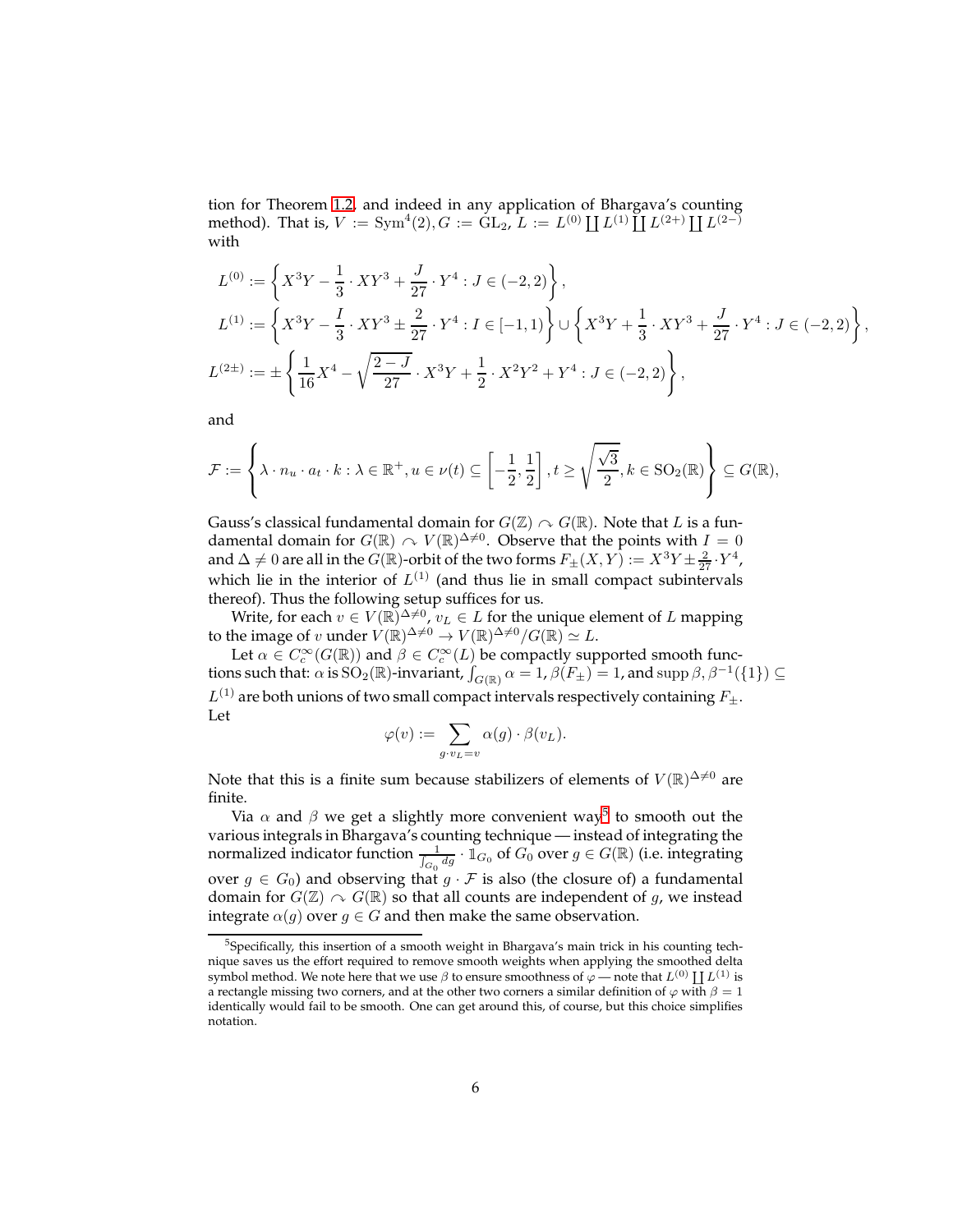Specifically, we observe that, since

$$
\#|\{F \in \mathcal{F} \cdot g \cdot L \cap V(\mathbb{Z})^{\text{nontriv.}} : I(F) = 0, 0 \neq |J(F)| \leq X\}|
$$

is constant in g outside a measure-zero subset of  $G(\mathbb{R})$  (since  $\mathcal{F} \cdot g$  and  $\mathcal{F}$  are both fundamental domains for  $G(\mathbb{Z}) \cap G(\mathbb{R})$  — the first main observation of Section 2.2 of Bhargava's [\[5\]](#page-24-8)), it follows that:

$$
\frac{\int_{g \in G_0} dg \# |\{F \in \mathcal{F} \cdot g \cdot L \cap V(\mathbb{Z})^{\text{nontriv.}} : I(F) = 0, 0 \neq |J(F)| \leq X\}|}{\int_{g \in G_0} dg}
$$
\n
$$
= \int_{G(\mathbb{R})} dg \,\alpha(g) \cdot \# |\{F \in \mathcal{F} \cdot g \cdot L \cap V(\mathbb{Z})^{\text{nontriv.}} : I(F) = 0, 0 \neq |J(F)| \leq X\}|.
$$

The left-hand side is precisely Ruth's  $N(Y<sup>irr</sup>, X)$ .

We then manipulate this expression just as in Section 2.3 of Bhargava-Shankar's [\[8\]](#page-24-4) (and implicitly in Bhargava's [\[5\]](#page-24-8)).

Evidently:

$$
\int_{G(\mathbb{R})} dg \alpha(g) \cdot \# |\{ F \in \mathcal{F} \cdot g \cdot L \cap V(\mathbb{Z})^{\text{nontriv.}} : I(F) = 0, 0 \neq |J(F)| \leq X \}|
$$
\n
$$
= \sum_{v \in V(\mathbb{Z})^{\text{nontriv.}} : I(v) = 0, 0 \neq |J(v)| \leq X} \int_{G(\mathbb{R})} dh \alpha(h) \cdot \# |\{ g \in \mathcal{F} : gh \cdot v_L = v \}|.
$$

But, using that  $\beta(v_L) = 1$  if  $I(v) = 0$  and  $\Delta(v) \neq 0$  (since this implies that  $v_L = F_+$  or  $F_-$ ), for  $v \in V(\mathbb{Z})^{\text{nontriv.}}$  with  $I(v) = 0$  and  $J(v) \neq 0$  each integral can be evaluated as follows:

$$
\int_{G(\mathbb{R})} dh \alpha(h) \cdot # |\{g \in \mathcal{F} : gh \cdot v_L = v\}|
$$
\n
$$
= \sum_{\gamma \in G(\mathbb{R}): \gamma \cdot v_L = v} \int_{G(\mathbb{R})} dh \alpha(h) \cdot \beta(v_L) \cdot # |\{g \in \mathcal{F} : gh = \gamma\}|
$$
\n
$$
= \sum_{\gamma \in G(\mathbb{R}): \gamma \cdot v_L = v} \int_{\mathcal{F}^{-1} \cdot \gamma} dh \alpha(h) \cdot \beta(v_L)
$$
\n
$$
= \sum_{\gamma \in G(\mathbb{R}): \gamma \cdot v_L = v} \int_{\mathcal{F}^{-1}} dh \alpha(h \cdot \gamma) \cdot \beta(v_L)
$$
\n
$$
= \int_{\mathcal{F}} dh \sum_{\gamma \in G(\mathbb{R}): \gamma \cdot v_L = v} \alpha(h^{-1} \cdot \gamma) \cdot \beta(v_L)
$$
\n
$$
= \int_{\mathcal{F}} dh \sum_{g \in G(\mathbb{R}): g \cdot v_L = h^{-1} \cdot v} \alpha(g) \cdot \beta(v_L)
$$
\n
$$
= \int_{\mathcal{F}} dh \varphi(h^{-1} \cdot v),
$$

by definition.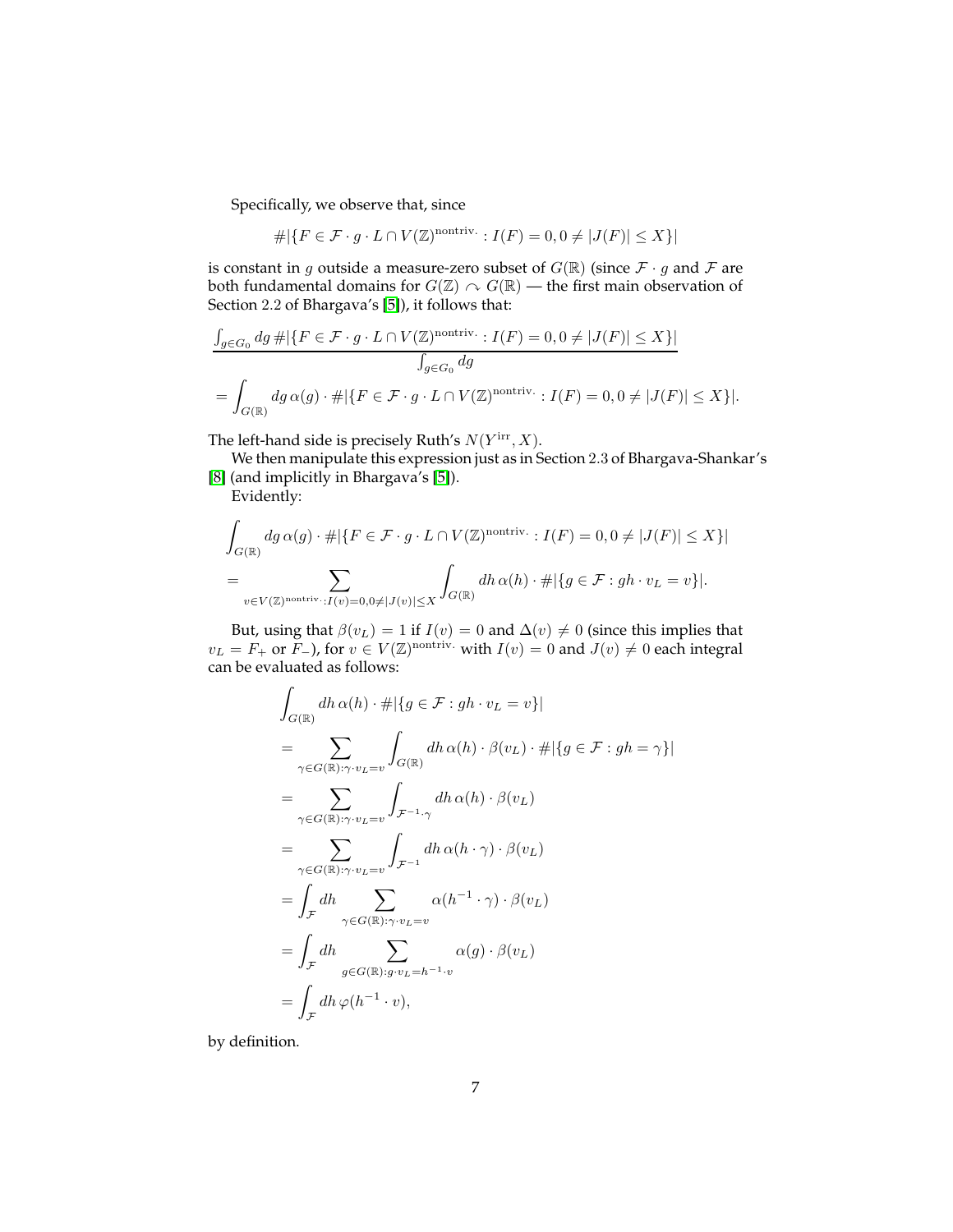Therefore we have found that:

$$
N(Y(\mathbb{Z})^{\text{nontriv.}}, X) = \sum_{v \in V(\mathbb{Z})^{\text{nontriv.}}: I(v) = 0, 0 \neq |J(v)| \leq X} \int_{\mathcal{F}} dh \, \varphi(h^{-1} \cdot v)
$$
  
= 
$$
\int_{\mathcal{F}} dh \sum_{v \in V(\mathbb{Z})^{\text{nontriv.}}: I(v) = 0, 0 \neq |J(v)| \leq X} \varphi(h^{-1} \cdot v).
$$

## **4 Proof of Theorem [1.1.](#page-1-1)**

Now let us turn to the proof of Theorem [1.1.](#page-1-1)

## **4.1 Reduction to point counting.**

For the reader's convenience we use Ruth's notation in what follows. Let  $V :=$ Sym<sup>4</sup>(2). Let  $G := GL_2$ . Let, for  $F \in V$ ,

$$
I(F) := 12ae - 3bd + c^2,
$$
  
\n
$$
J(F) := 72ace + 9bcd - 27ad^2 - 27b^2e - 2c^3,
$$

so that the discriminant

$$
\Delta(F) = 4I^3 - J^2,
$$

where we have written  $F(X, Y) =: a \cdot X^4 + b \cdot X^3 Y + c \cdot X^2 Y^2 + d \cdot XY^3 + e \cdot Y^4$ . Let  $G \curvearrowright V$  via  $(g \cdot F)(X, Y) := F((X, Y) \cdot g)$ . We note that, for  $g \in G$  and  $F \in V$  , we have that:

$$
I(g \cdot F) = (\det g)^{4} \cdot I(F),
$$
  

$$
J(g \cdot F) = (\det g)^{6} \cdot J(F).
$$

Let 
$$
L := L^{(0)} \coprod L^{(1)} \coprod L^{(2+)} \coprod L^{(2-)}
$$
 with

$$
L^{(0)} := \left\{ X^3 Y - \frac{1}{3} \cdot XY^3 + \frac{J}{27} \cdot Y^4 : J \in (-2, 2) \right\},
$$
  
\n
$$
L^{(1)} := \left\{ X^3 Y - \frac{I}{3} \cdot XY^3 \pm \frac{2}{27} \cdot Y^4 : I \in [-1, 1) \right\} \cup \left\{ X^3 Y + \frac{1}{3} \cdot XY^3 + \frac{J}{27} \cdot Y^4 : J \in (-2, 2) \right\},
$$
  
\n
$$
L^{(2\pm)} := \pm \left\{ \frac{1}{16} X^4 - \sqrt{\frac{2-J}{27}} \cdot X^3 Y + \frac{1}{2} \cdot X^2 Y^2 + Y^4 : J \in (-2, 2) \right\},
$$

a fundamental domain for  $G(\mathbb{R})\curvearrowright V(\mathbb{R})^{\Delta\neq 0}.$ 

Let

$$
\mathcal{F} := \left\{ \lambda \cdot n_u \cdot a_t \cdot k : \lambda \in \mathbb{R}^+, u \in \nu(t), t \ge \sqrt{\frac{\sqrt{3}}{2}}, k \in \text{SO}_2(\mathbb{R}) \right\} \subseteq G(\mathbb{R}),
$$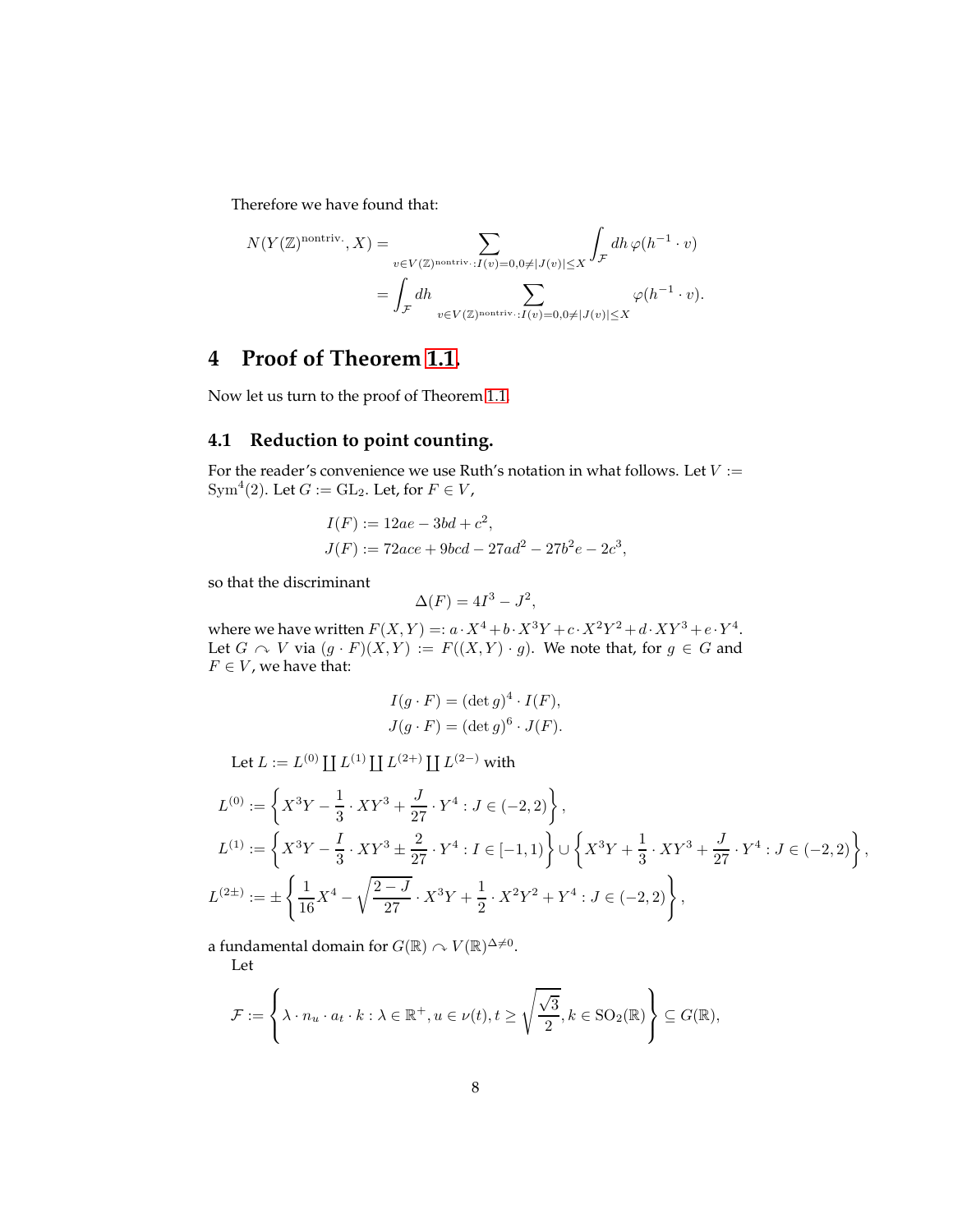where  $\nu(t) \subseteq [-\frac{1}{2}, \frac{1}{2}]$  is  $[-\frac{1}{2}, \frac{1}{2})$  when  $t \gg 1$  or else a union of two subintervals of  $[-\frac{1}{2},\frac{1}{2}]$  when  $\sqrt{\frac{\sqrt{3}}{2}}\leq t\ll 1$  (just imagine the usual Gauss fundamental domain for  $\mathrm{SL}_2(\mathbb{Z})\curvearrowright \mathfrak{h}$ , and note that  $t^2$  corresponds to  $\mathfrak{Im}\,\tau$  and  $u$  corresponds to  $\Re$ e  $\tau$ ). Here we have written

$$
n_u := \left(\begin{array}{cc} 1 & 0 \\ u & 1 \end{array}\right),
$$
  

$$
a_t := \left(\begin{array}{cc} t^{-1} & 0 \\ 0 & t \end{array}\right).
$$

We note that F is a fundamental domain for  $G(\mathbb{Z}) \cap G(\mathbb{R})$ .

Let  $\alpha \in C_c^{\infty}(G(\mathbb{R}))$  and  $\beta \in C_c^{\infty}(L)$  be compactly supported smooth functions such that:  $\alpha$  is  ${\rm SO}_2(\mathbb{R})$ -invariant,  $\int_{G(\mathbb{R})} \alpha = 1$ ,  $\beta(F_{\pm}) = 1$ , and  ${\rm supp}\,\beta, \beta^{-1}(\{1\}) \subseteq$  $L^{(1)}$  are both unions of two small compact intervals respectively containing  $F_{\pm}$ . Let  $G_0 := \text{supp }\beta$ . Let

$$
\varphi(v) := \sum_{g \cdot v_L = v} \alpha(g) \cdot \beta(v_L).
$$

Write  $V(\mathbb{Z})^{\Delta \neq 0} := \{ F \in V(\mathbb{Z}) : \Delta(F) \neq 0 \}$  and

$$
V(\mathbb{Z})^{\text{nontriv.}} := \{ F \in V(\mathbb{Z})^{\Delta \neq 0} : 0 \notin F(\mathbb{P}^1(\mathbb{Q})) \}.
$$

(Here we deviate from Ruth, and indeed Bhargava [\[4\]](#page-24-6) and Bhargava-Shankar [\[8\]](#page-24-4), in using the superscript nontriv. instead of irred., since in our view it is misleading to call these irreducible.) That is,  $V(\mathbb{Z})^{\text{nontriv.}}$  is the subset of  $V(\mathbb{Z})$ consisting of binary quartic forms with no root in  $\mathbb{P}^1(\mathbb{Q})$  — i.e., those binary quartics that do not have a linear factor defined over Q.

Write

$$
Y(\mathbb{Z}) := \{ F \in V(\mathbb{Z}) : I(F) = 0, J(F) \neq 0 \}
$$

and  $Y(\mathbb{Z})^{\text{nontriv.}} := Y(\mathbb{Z}) \cap V(\mathbb{Z})^{\text{nontriv.}}$  We note that our  $Y(\mathbb{Z})$  and  $Y(\mathbb{Z})^{\text{nontriv.}}$ play the role of Ruth's Y and Y<sup>irr</sup>., respectively. Similarly, for  $M \in \mathbb{Z}^+$  and  $F_0 \in V(\mathbb{Z}/M)$ , write

$$
Y_{F_0 \pmod{M}}(\mathbb{Z}) := \{ F \in Y(\mathbb{Z}) : F \equiv F_0 \pmod{M} \}
$$

and  $Y_{F_0 \pmod{M}}(\mathbb{Z})^{\text{nontriv.}} := Y_{F_0 \pmod{M}}(\mathbb{Z}) \cap V(\mathbb{Z})^{\text{nontriv.}}$ . Write, for  $S \subseteq V(\mathbb{Z})$ ,

$$
\#_{\varphi}|B(u,t,\lambda,X)\cap S|:=\sum_{F\in S:|J(F)|\leq X}\varphi(a_t^{-1}\cdot n_u^{-1}\cdot(\lambda\cdot\textnormal{id})^{-1}\cdot F),
$$

where we have disambiguated the action of  $\lambda$  (which should really be the action of  $\begin{pmatrix} \lambda & 0 \\ 0 & \lambda \end{pmatrix}$ ) by writing  $\lambda \cdot$  id for clarity. We note that this is different from Ruth's (and indeed Bhargava's) notation precisely because we have smoothed using  $\alpha$  and  $\beta$  rather than simply  $\mathbb{1}_{G_0}$  — though the reader may well imagine that  $\varphi \sim \mathbb{1}_{G_0 \cdot L}$ , in which case  $\#_{\varphi}|B(u, t, \lambda, X) \cap S| \sim \#|\lambda \cdot n_u \cdot a_t \cdot G_0 \cdot L \cap S|$ .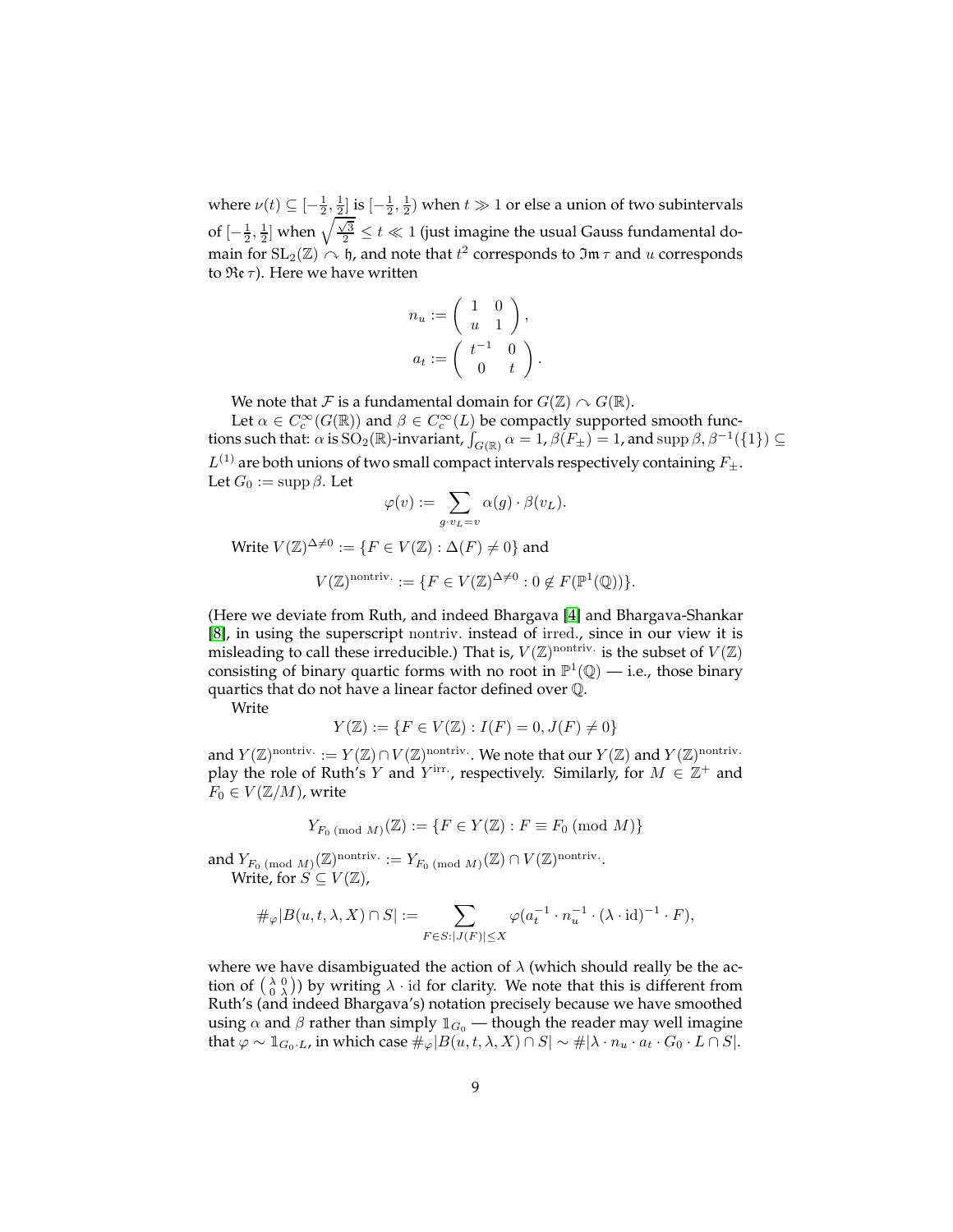Just as in Section 2.2 of Ruth's [\[11\]](#page-24-0), we find that the problem reduces to controlling  $\#_\varphi|B(u,t,\lambda,X)\cap Y_{F_0\,(\mathrm{mod}\;M)}({\mathbb Z})^{\mathrm{nontriv.}}|.$  We do this with the following two lemmas.<sup>[6](#page-9-0)</sup>

<span id="page-9-2"></span>**Lemma 4.1** (The "tail" estimate.)**.** *Let*

$$
\lambda \in \mathbb{R}^+, u \in \left[-\frac{1}{2}, \frac{1}{2}\right], \sqrt{\frac{\sqrt{3}}{2}} \le t \ll \lambda.
$$

*Then:*

$$
\#_{\varphi}|B(u,t,\lambda,X) \cap Y(\mathbb{Z})^{\text{nontriv.}}| \ll_{\varphi} \lambda^{12+o(1)}.
$$

<span id="page-9-1"></span>**Lemma 4.2** (The "bulk" estimate.). *Let*  $M \in \mathbb{Z}^+$  *and*  $F_0 \in V(\mathbb{Z}/M)$ *. Let* 

$$
\lambda \in \mathbb{R}^+, u \in \left[-\frac{1}{2}, \frac{1}{2}\right], \sqrt{\frac{\sqrt{3}}{2}} \le t \ll \lambda.
$$

*Then:*

$$
\#_{\varphi}|B(u,t,\lambda,X) \cap Y_{F_0 \pmod{M}}(\mathbb{Z})| = \sigma_{\infty}(u,t,\lambda,X) \cdot \prod_p \sigma_p(Y_{F_0 \pmod{M}}(\mathbb{Z}))
$$
  
+  $O_{\varphi,M}(t^4 \cdot \lambda^{8+o(1)}) + O_{\varphi,M,N}(t^N \cdot \lambda^{O(1)-N}),$ 

*where*

$$
\sigma_\infty(u,t,\lambda,X):=\lim_{\varepsilon\to 0}\frac{\int_{v\in V(\mathbb{R}):|I(v)|\leq \varepsilon,|J(v)|\leq X}dv\,\varphi(a_t^{-1}\cdot n_u^{-1}\cdot(\lambda\cdot\textup{id})^{-1}\cdot v)}{2\varepsilon}
$$

*and*

$$
\sigma_p(Y_{F_0 \pmod{M}}(\mathbb{Z})) := \lim_{k \to \infty} p^{-4k} \cdot \# |\{ F \in V(\mathbb{Z}/p^k) : I(F) \equiv 0 \pmod{p^k}, F \equiv F_0 \pmod{M} \}|.
$$

We have written  $\sigma_{\infty}(u, t, \lambda, X)$  despite the function being independent of  $u$  and t (via  $v \mapsto n_u \cdot a_t \cdot v$ ) for notational convenience.

Just as in e.g. Theorems 2.12 and 2.21 of Bhargava-Shankar's [\[8\]](#page-24-4), we must introduce a weight function  $\phi: V(\mathbb{Z}/M) \to \mathbb{R}$  (which will eventually be taken to be a majorant of, in their notation,  $f \mapsto \frac{1}{m(f)}$  with M highly divisible. The following weighted version of Lemma [4.2](#page-9-1) of course follows immediately from Lemma [4.2.](#page-9-1)

<span id="page-9-0"></span> $6$ Note that Lemma [4.2](#page-9-1) matches Ruth's Proposition 2.3.1 in form, except that we have included a congruence condition in order to sieve to locally soluble forms — Ruth overlooks doing this in his circle method analysis. We note also that Ruth overlooks a factor of the form  $\sigma_{\infty}(u, t, \lambda, X)$ (specifically he overlooks the dependence on both  $\lambda$  and  $X$  — on page 12 of [\[11\]](#page-24-0) he states that the condition  $|J(v)| < X$  is superfluous once  $\lambda \ll X^{\frac{1}{24}}$ , thus one can drop it — this is false, since his definition of his  $\mathcal{F}'$  depends on a parameter  $C'$  and were this to be the case the Selmer average would also grow with  $C'$ , rather than be 3).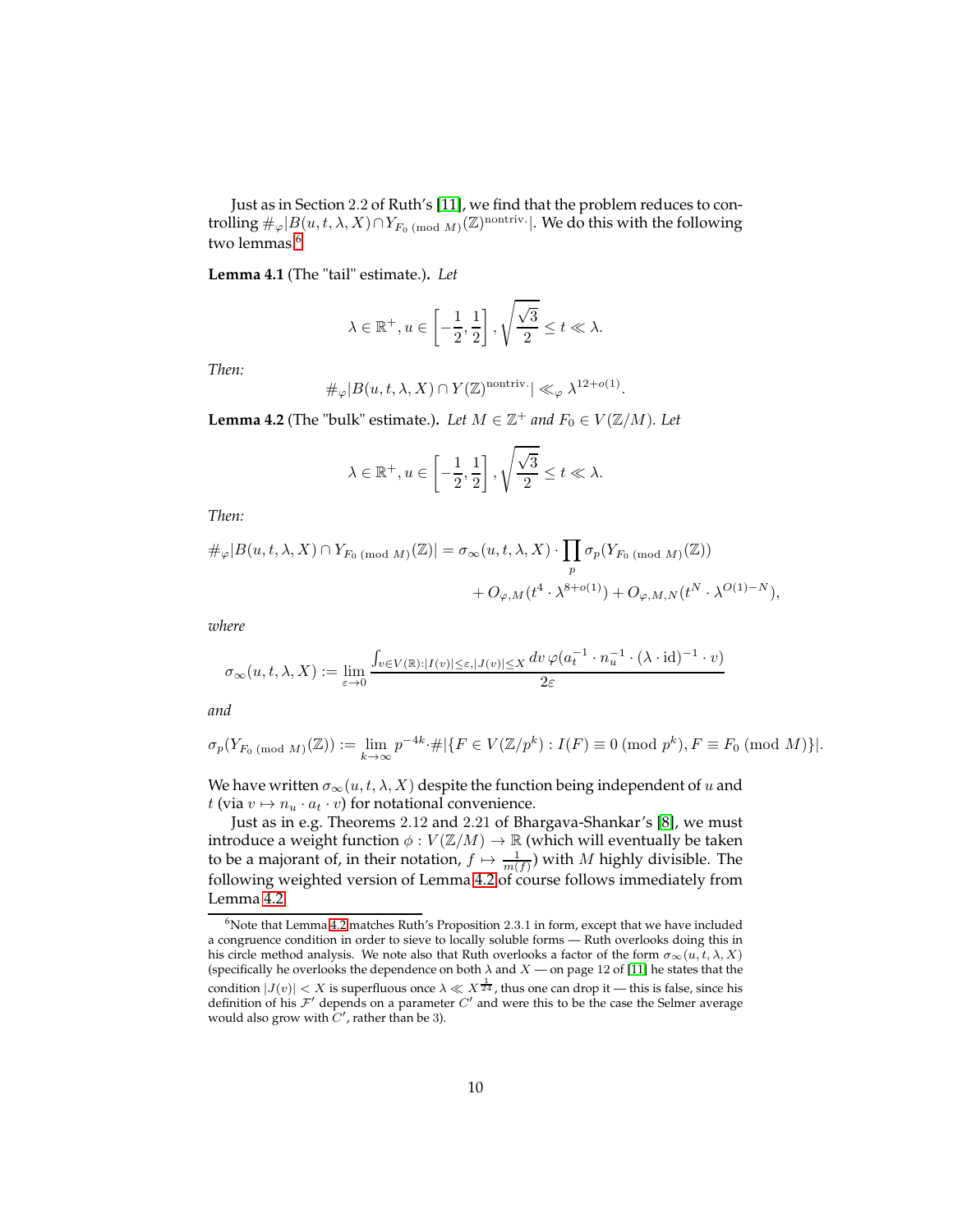<span id="page-10-0"></span>**Lemma 4.3.** *Let*  $M \in \mathbb{Z}^+$  *and*  $\phi : V(\mathbb{Z}/M) \to \mathbb{R}$ *. Let* 

$$
\lambda \in \mathbb{R}^+, u \in \left[-\frac{1}{2}, \frac{1}{2}\right], \sqrt{\frac{\sqrt{3}}{2}} \le t \ll \lambda.
$$

*Then:*

$$
\sum_{F_0 \in V(\mathbb{Z}/M)} \phi(F_0) \cdot \#_{\varphi} |B(u, t, \lambda, X) \cap Y_{F_0 \text{ (mod } M)}(\mathbb{Z})|
$$
\n
$$
= \sigma_{\infty}(u, t, \lambda, X) \cdot \prod_{p \nmid M} \sigma_p(Y(\mathbb{Z})) \cdot \lim_{k \to \infty} M^{-4k} \cdot \sum_{F \in V(\mathbb{Z}/M^k) : I(F) \equiv 0 \pmod{M^k}} \phi(F \text{ (mod } M))
$$
\n
$$
+ O_{\varphi, M}(||\phi||_1 \cdot t^4 \cdot \lambda^{8+o(1)}) + O_{\varphi, M, N}(||\phi||_1 \cdot t^N \cdot \lambda^{O(1)-N}).
$$

We note that the *p*-adic local densities are of course exact analogues of the singular integral at infinity — one thickens *p*-adically by forcing only  $I(F) \equiv$  $0 \pmod{p^k}$ , and then one takes a limit. It is because of this thickening that we easily reduce the calculation of the constants to results of Bhargava-Shankar.

## **4.2 Avoiding a calculation of local densities.**

Let us first deduce Theorem [1.1](#page-1-1) from Lemmas [4.1](#page-9-2) and [4.2.](#page-9-1)

*Proof of Theorem [1.1](#page-1-1) assuming Lemmas [4.1](#page-9-2) and [4.2.](#page-9-1)* We reduce immediately to the case of B defined by finitely many congruence conditions. Indeed, assume The-orem [1.1](#page-1-1) for nonempty subsets of  $\mathbb{Z}$  – {0} defined by finitely many congruence conditions. Writing  $\mathcal{B}_p$  for the closure of  $\mathcal{B}$  in  $\mathbb{Z}_p$ , and  $\mathcal{B}_{\leq T} := \{n \in \mathbb{Z} - \{0\} :$  $\forall p \leq T, n \in \mathcal{B}_p$  (thus  $\mathcal{B} \subseteq \mathcal{B}_{\leq T}$ ), we find that, assuming Theorem 3.1.1 for sets defined by finitely many congruence conditions (and thus for  $B_{\leq T}$ ):

$$
\sum_{B \in \mathcal{B}:|B| \leq X} #|\text{Sel}_2(E_{0,B}/\mathbb{Q})|
$$
\n
$$
\leq \sum_{B \in \mathcal{B}_{\leq T}:|B| \leq X} #|\text{Sel}_2(E_{0,B}/\mathbb{Q})|
$$
\n
$$
\leq (3 + O_{\mathcal{B},T}(o_{X \to \infty}(1))) \cdot #|\{n \in \mathcal{B}_{\leq T}: |n| \leq X\}|
$$
\n
$$
= (3 + O_{\mathcal{B},T}(o_{X \to \infty}(1))) \cdot \left( \frac{\#|\{n \in \mathcal{B}_{\leq T}: |n| \leq X\}|}{\#|\{n \in \mathcal{B}: |n| \leq X\}|} \right) \cdot #|\{n \in \mathcal{B}: |n| \leq X\}|
$$
\n
$$
= (3 + O_{\mathcal{B}}(o_{T \to \infty}(1)) + O_{\mathcal{B},T}(o_{X \to \infty}(1))) \cdot #|\{n \in \mathcal{B}: |n| \leq X\}|.
$$

Taking  $X \to \infty$  and then  $T \to \infty$  gives that

$$
\operatorname{Avg}_{n \in \mathcal{B}: |n| \le X} \#|\mathrm{Sel}_2(E_{0,B}/\mathbb{Q})| \le 3 + O_{\mathcal{B}}(o_{X \to \infty}(1)),
$$

as desired.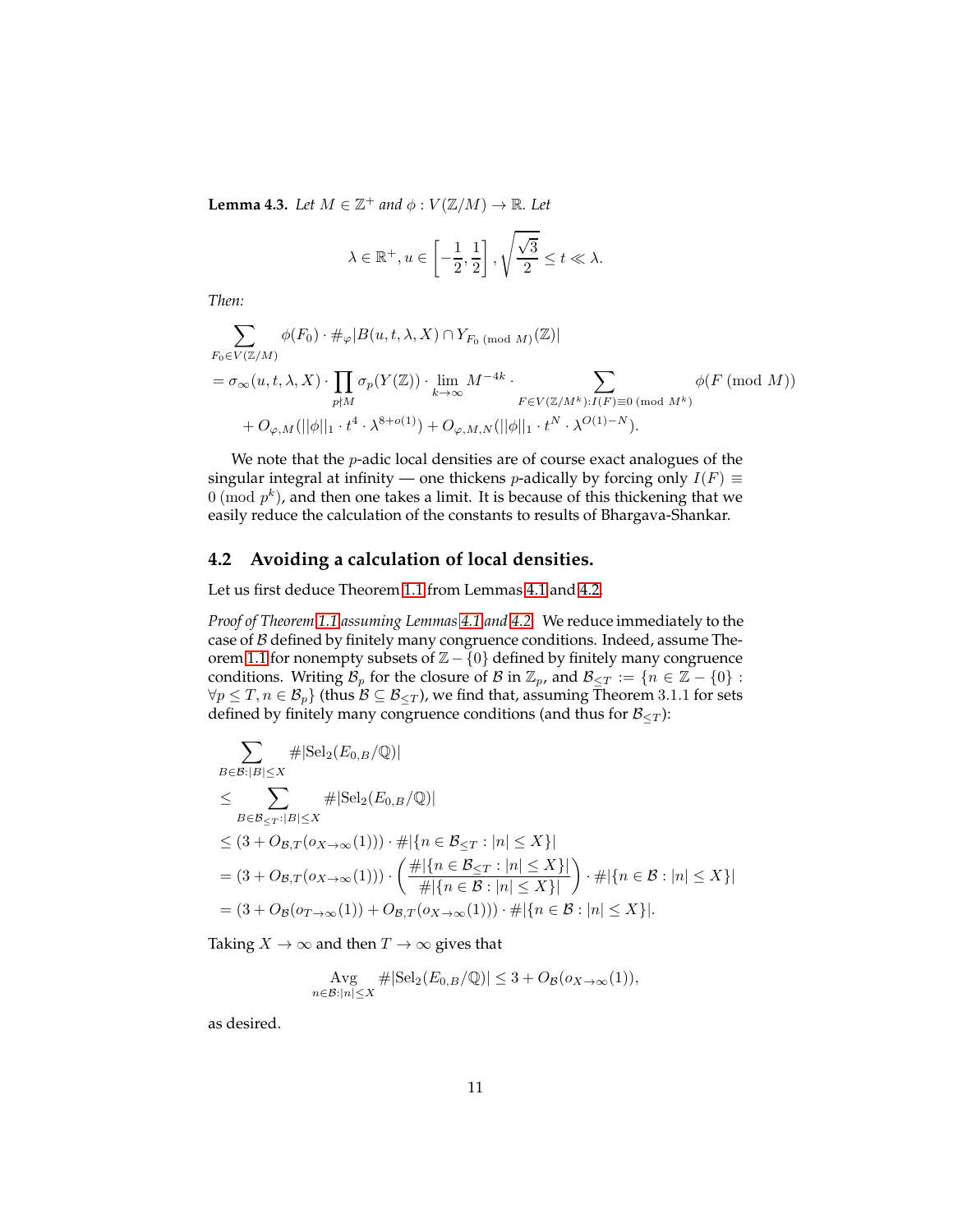Thus without loss of generality  $\beta$  is defined by finitely many congruence conditions, i.e. it is of the form  $\mathcal{B} = \{n \in \mathbb{Z} - \{0\} : n \equiv a \pmod{m}\}$  for  $m \in \mathbb{Z}^+$ and  $a \in \mathbb{Z}/m$ .

We will appeal to Ruth's Lemma 2.2.3 (proven in Section 4.3 of his [\[11\]](#page-24-0) using an analysis of the (monogenized) cubic resolvent ring arising from a binary quartic form) to use the equality  $n(F) = m(F)$  outside a negligible set. Here we use the notation of Section 3.2 of Bhargava-Shankar's [\[8\]](#page-24-4):  $n(F)$  is the number of  $PGL_2(\mathbb{Z})$ -orbits in the (intersection of  $V(\mathbb{Z})$  and the)  $PGL_2(\mathbb{Q})$ -orbit of  $F \in V(\mathbb{Z})^{\Delta \neq 0}$ , and

$$
m(F) := \sum_{F' \in \text{PGL}_2(\mathbb{Z}) \setminus (V(\mathbb{Z}) \cap \text{PGL}_2(\mathbb{Q}) \cdot F)} \frac{\#|\operatorname{Aut}_{\text{PGL}_2(\mathbb{Q})}(F')|}{\#|\operatorname{Aut}_{\text{PGL}_2(\mathbb{Z})}(F')|}
$$
  
\n
$$
= \prod_p \sum_{F' \in \text{PGL}_2(\mathbb{Z}_p) \setminus (V(\mathbb{Z}_p) \cap \text{PGL}_2(\mathbb{Q}_p) \cdot F)} \frac{\#|\operatorname{Aut}_{\text{PGL}_2(\mathbb{Q}_p)}(F')|}{\#|\operatorname{Aut}_{\text{PGL}_2(\mathbb{Z}_p)}(F')|}
$$
  
\n
$$
=: \prod_p m_p(F).
$$

Let  $M \in \mathbb{Z}^+$  with  $m|M$ . Let  $\phi: V(\mathbb{Z}/M) \to \mathbb{R}$ . We will eventually take a sequence of majorants  $\phi_n$  of  $F \mapsto \frac{1}{m(F)}$  — i.e.  $\phi_1(F) \ge \cdots \ge \phi_n(F) \ge \cdots \ge \frac{1}{m(F)}$  for all  $F \in V(\mathbb{Z})^{\Delta \ne 0}$  — and apply the below to  $\phi_n$  and take  $n \to \infty$ . As we have seen in e.g. Section [3,](#page-4-1)

$$
N(Y_{F_0 \text{ (mod } M)}(\mathbb{Z})^{\text{nontriv.}}, X)
$$
\n
$$
= \int_{\mathcal{F}} dh \sum_{v \in V(\mathbb{Z})^{\text{nontriv.}}: I(v) = 0, F \equiv F_0 \text{ (mod } M)}
$$
\n
$$
= \int_{1 \ll \lambda \ll X^{\frac{1}{24}}} d^{\times} \lambda \int_{u \in \nu(t)} du \int_{\sqrt{\frac{\sqrt{3}}{2}} \leq t \ll \lambda} t^{-2} d^{\times} t \#_{\varphi} |B(u, t, \lambda, X) \cap Y_{F_0 \text{ (mod } M)}(\mathbb{Z})^{\text{nontriv.}}|
$$
\n
$$
= \int_{1 \ll \lambda \ll X^{\frac{1}{24}}} d^{\times} \lambda \int_{u \in \nu(t)} du \int_{\sqrt{\frac{\sqrt{3}}{2}} \leq t \ll \lambda^{\delta}} t^{-2} d^{\times} t \#_{\varphi} |B(u, t, \lambda, X) \cap Y_{F_0 \text{ (mod } M)}(\mathbb{Z})^{\text{nontriv.}}|
$$
\n
$$
+ \int_{1 \ll \lambda \ll X^{\frac{1}{24}}} d^{\times} \lambda \int_{|u| \leq \frac{1}{2}} du \int_{\lambda^{\delta} \ll t \ll \lambda} t^{-2} d^{\times} t \#_{\varphi} |B(u, t, \lambda, X) \cap Y_{F_0 \text{ (mod } M)}(\mathbb{Z})^{\text{nontriv.}}|,
$$
\n
$$
= \int_{1 \ll \lambda \ll X^{\frac{1}{24}}} d^{\times} \lambda \int_{u \in \nu(t)} du \int_{\sqrt{\frac{\sqrt{3}}{2}} \leq t \ll \lambda^{\delta}} t^{-2} d^{\times} t \left( \sigma_{\infty}(u, t, \lambda, X) \cdot \prod_{p} \sigma_{p}(Y_{F_0 \text{ (mod } M)}(\mathbb{Z})) \right)
$$
\n
$$
+ \int_{1 \ll \lambda \ll X^{\frac{1}{24}}} d^{\times} \lambda \int_{|u| \leq \frac{1}{2}} du \int_{\lambda^{\delta} \ll t \ll \lambda} t^{-2} d^{\times} t \ O_{\varphi}(\lambda^{12+o(1)})
$$

by definition, by splitting the integral, and then by Lemmas [4.1](#page-9-2) and [4.2.](#page-9-1)

Next we pull out the product of local densities at finite primes in order to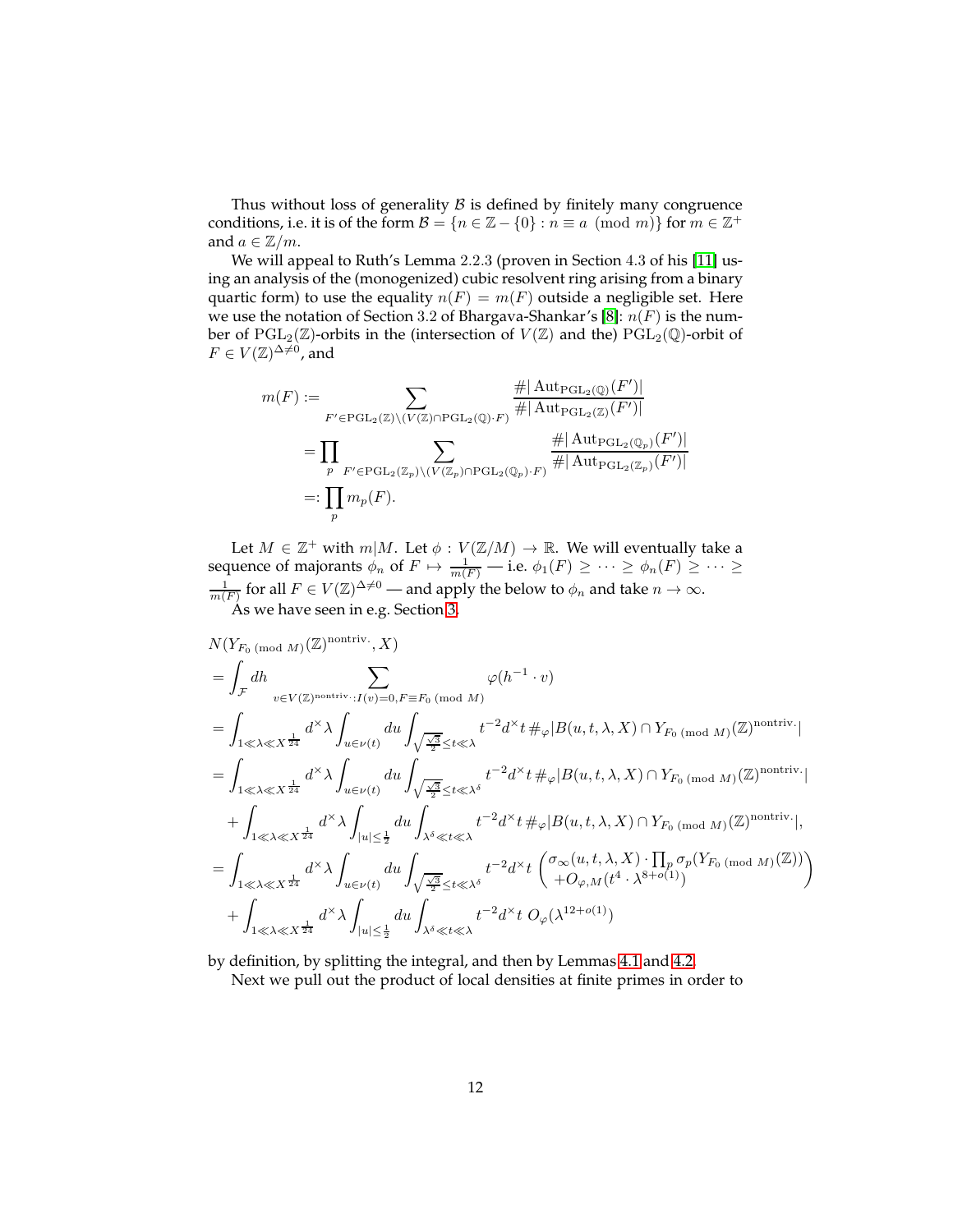calculate the integral. We find that:

$$
N(Y_{F_0 \text{ (mod } M)}(\mathbb{Z})^{\text{nontriv.}}, X)
$$
\n
$$
= \prod_p \sigma_p(Y_{F_0 \text{ (mod } M)}(\mathbb{Z})) \cdot \int_{1 \ll \lambda \ll X^{\frac{1}{24}}} d^{\times} \lambda \int_{u \in \nu(t)} du \int_{\sqrt{\frac{\sqrt{3}}{2}} \leq t \ll \lambda^{\delta}} t^{-2} d^{\times} t \sigma_{\infty}(u, t, \lambda, X)
$$
\n
$$
+ O_{\varphi, M}(X^{1-\Omega(\delta)+o(1)})
$$
\n
$$
= \prod_p \sigma_p(Y_{F_0 \text{ (mod } M)}(\mathbb{Z})) \cdot \lim_{\varepsilon \to 0} (2\varepsilon)^{-1} \cdot \int_{\mathcal{F}} d^{\times} \lambda du t^{-2} d^{\times} t \int_{v \in V(\mathbb{R}): |I(v)| \leq \varepsilon, |J(v)| \leq X} dv \varphi((\lambda \cdot a_t \cdot n_u)^{-1} \cdot v)
$$
\n
$$
+ O_{\varphi, M}(X^{1-\Omega(\delta)+o(1)})
$$
\n
$$
= \prod_p \sigma_p(Y_{F_0 \text{ (mod } M)}(\mathbb{Z})) \cdot \lim_{\varepsilon \to 0} (2\varepsilon)^{-1} \cdot \int_{v \in V(\mathbb{R}): |I(v)| \leq \varepsilon, |J(v)| \leq X} dv \int_{h \in \mathcal{F}} dh \, \varphi(h^{-1} \cdot v)
$$
\n
$$
+ O_{\varphi, M}(X^{1-\Omega(\delta)+o(1)}),
$$

by definition of  $\sigma_{\infty}$  and then by letting  $h := (\lambda \cdot id) \cdot a_t \cdot n_u$  and recalling that  $\varphi$ is  $\text{SO}_2(\mathbb{R})$ -invariant.

Recall that we saw in Section [3](#page-4-1) that, for  $v \in V(\mathbb{R})^{\Delta \neq 0}$  with  $I(v) = 0$  (recall that then  $\beta(v_L) = 1$ ),

$$
\int_{h\in\mathcal{F}} dh\,\varphi(h^{-1}\cdot v) = \int_{G(\mathbb{R})} dh\,\alpha(h)\cdot\#\,|\{g\in\mathcal{F}: gh\cdot v_L = v\}|.
$$

Because we arranged that  $\beta = 1$  on sufficiently small intervals around  $F_{\pm}$ , the same identity holds for  $v \in V(\mathbb{R})^{\Delta \neq 0}$  with  $|I(v)| \leq \varepsilon$  and  $|J(v)| \gg 1$  when  $\varepsilon$  is sufficiently small. Inserting this into the above, we find that the main term is:

$$
(1+O_M(X^{-1}))\cdot N(Y_{F_0 \text{ (mod } M)}(\mathbb{Z})^{\text{nontriv.}}, X)
$$
  
\n
$$
= \prod_p \sigma_p(Y_{F_0 \text{ (mod } M)}(\mathbb{Z}))
$$
  
\n
$$
\cdot \lim_{\varepsilon \to 0} (2\varepsilon)^{-1} \cdot \int_{v \in V(\mathbb{R}): |I(v)| \le \varepsilon, 1 \le |J(v)| \le X} dv \int_{G(\mathbb{R})} dh \,\alpha(h) \cdot \#\|\{g \in \mathcal{F} : gh \cdot v_L = v\}\|
$$
  
\n
$$
= \prod_p \sigma_p(Y_{F_0 \text{ (mod } M)}(\mathbb{Z}))
$$
  
\n
$$
\cdot \lim_{\varepsilon \to 0} (2\varepsilon)^{-1} \cdot \int_{G(\mathbb{R})} dh \,\alpha(h) \int_{v \in V(\mathbb{R}): |I(v)| \le \varepsilon, 1 \le |J(v)| \le X} dv \#\|\{g \in \mathcal{F} : gh \cdot v_L = v\}\|
$$
  
\n
$$
= \prod_p \sigma_p(Y_{F_0 \text{ (mod } M)}(\mathbb{Z})) \cdot \lim_{\varepsilon \to 0} (2\varepsilon)^{-1} \cdot \int_{G(\mathbb{R})} dh \,\alpha(h) \int_{v \in \mathcal{F} \cdot h \cdot L: |I(v)| \le \varepsilon, 1 \le |J(v)| \le X} dv,
$$

by switching integrals and then noting that  $\mathcal{F} \cdot h$  is a fundamental domain for the action of  $G(\mathbb{Z}) \curvearrowright G(\mathbb{R})$  (and using  $\int_{G(\mathbb{R})} \alpha = 1$ ). Note also that the factor  $(1 + O_M(X^{-1}))$  in the first line comes from the fact that we have thrown out the  $v \in V(\mathbb{R})^{\Delta \neq 0}$  with  $|I(v)| \leq \varepsilon$  and  $|J(v)| \ll 1$  in order to use the equality  $\int_{h\in\mathcal{F}} dh\,\varphi(h^{-1}\cdot v)=\int_{G(\mathbb{R})} dh\,\alpha(h)\cdot\#\,|\{g\in\mathcal{F}: gh\cdot v_L=v\}|.$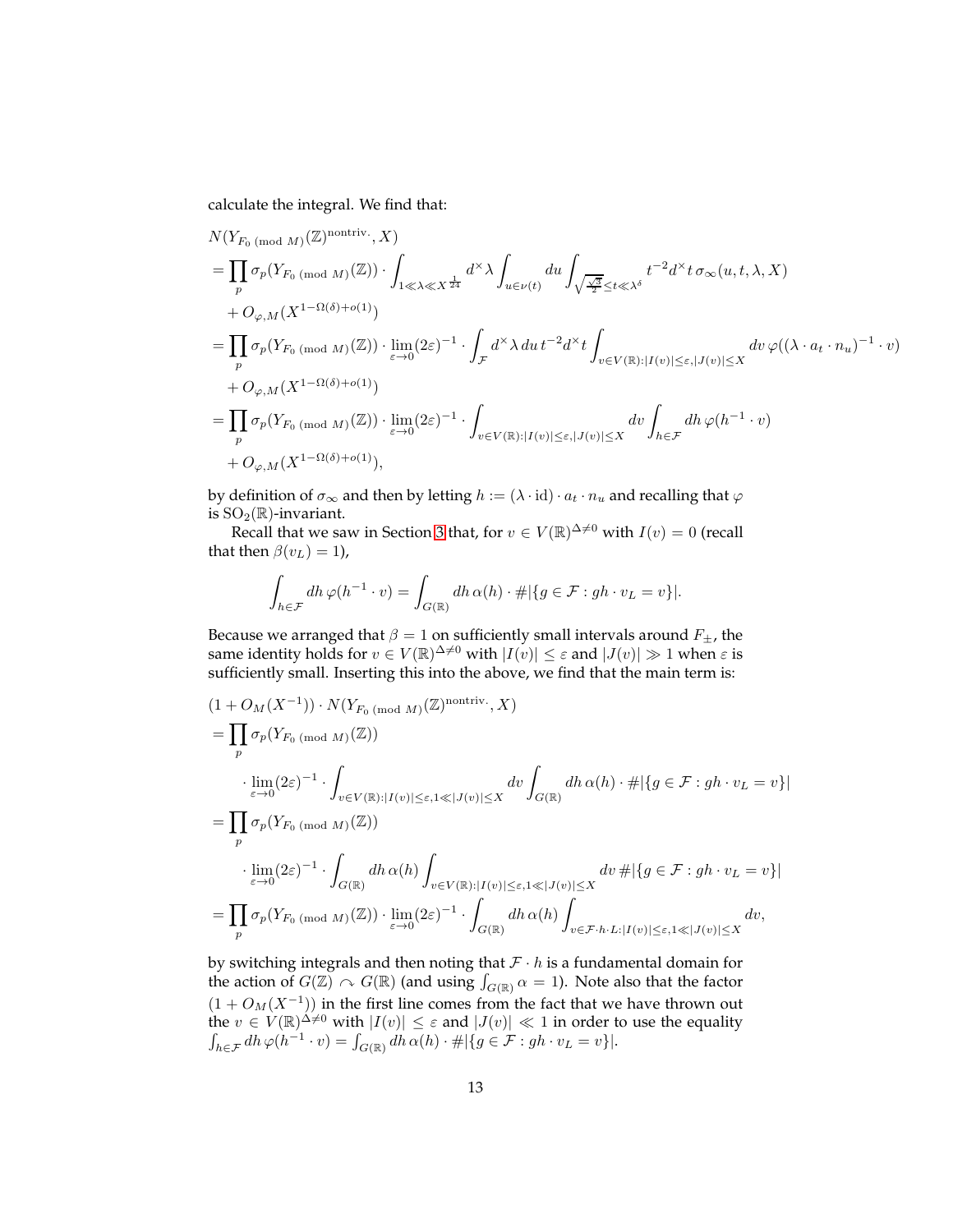Now the inner integral is independent of the choice of fundamental domain, whence:

$$
(1 + O_M(X^{-1})) \cdot N(Y_{F_0 \text{ (mod } M)}(\mathbb{Z})^{\text{nontriv.}}, X)
$$
  
\n
$$
= \prod_p \sigma_p(Y_{F_0 \text{ (mod } M)}(\mathbb{Z})) \cdot \lim_{\varepsilon \to 0} (2\varepsilon)^{-1} \cdot \int_{v \in \mathcal{F} \cdot L : |I(v)| \le \varepsilon, 1 \ll |J(v)| \le X} dv
$$
  
\n
$$
= 2X \cdot \prod_p \sigma_p(Y_{F_0 \text{ (mod } M)}(\mathbb{Z})) \cdot \lim_{\varepsilon \to 0} (4\varepsilon \cdot X)^{-1} \cdot \int_{v \in \mathcal{F} \cdot L : |I(v)| \le \varepsilon, 1 \ll |J(v)| \le X} dv
$$
  
\n
$$
= \frac{2X}{m} \cdot \left( m \cdot \prod_p \sigma_p(Y_{F_0 \text{ (mod } M)}(\mathbb{Z})) \right) \cdot \lim_{\varepsilon \to 0} (4\varepsilon \cdot X)^{-1} \cdot \int_{v \in \mathcal{F} \cdot L : |I(v)| \le \varepsilon, 1 \ll |J(v)| \le X} dv,
$$

Now let us evaluate the remaining integral. By Proposition 2.8 of Bhargava-Shankar's [\[8\]](#page-24-4) (we could avoid using this to get from the leftmost to the rightmost terms in the equality, of course), we have that

$$
(4\varepsilon \cdot X)^{-1} \cdot \int_{v \in \mathcal{F} \cdot L: |I(v)| \le \varepsilon, |J(v)| \le X} dv = \frac{2\zeta(2)}{27} \cdot (1 + O(\varepsilon \cdot X^{-1}))
$$

$$
= (1 + O(\varepsilon \cdot X^{-1})) \cdot \frac{\int_{\coprod_i \mathcal{R}^{(i)}(X)} dv}{\int_{\coprod_i R^{(i)}(X)} dI dJ},
$$

using the notation of Section 2.4 of Bhargava-Shankar's [\[8\]](#page-24-4). This concludes the first step in the trick of reducing the calculation of the product of local densities to the one done in Bhargava-Shankar — at the moment, we have only dealt with the Archimedean restrictions.

Thus so far we have found that:

$$
N(Y_{F_0 \pmod{M}}(\mathbb{Z})^{\text{nontriv.}}, X) = (1+O_M(X^{-1})) \cdot \frac{2X}{m} \cdot \left(m \cdot \prod_p \sigma_p(Y_{F_0 \pmod{M}}(\mathbb{Z}))\right) \cdot \frac{\int_{\coprod_i \mathcal{R}^{(i)}(X^2/4)} dv}{\int_{\coprod_i R^{(i)}(X^2/4)} dI dJ}.
$$

Note that

$$
\#\left|\left\{J\in\mathcal{B}:0\neq|J|\leq X\right\}\right|=\frac{2X}{m}\cdot\left(1+O\left(\frac{m}{X}\right)\right).
$$

Just as in the passage from Lemma [4.2](#page-9-1) to Lemma [4.3,](#page-10-0) we find that:

$$
\sum_{F_0 \in V(\mathbb{Z}/M): J(F_0) \equiv a \pmod{m}} \phi(F_0) \cdot N(Y_{F_0 \pmod{M}}(\mathbb{Z})^{\text{nontriv.}}, X)
$$
\n
$$
= (1 + O(X^{-1})) \cdot \frac{2X}{m} \cdot \frac{\int_{\prod_i \mathcal{R}^{(i)}(X^2/4)} dv}{\int_{\prod_i R^{(i)}(X^2/4)} dI dJ}
$$
\n
$$
\cdot \left(m \cdot \lim_{T \to \infty} n_T^{-4} \cdot \sum_{F \in V(\mathbb{Z}/n_T): I(F) \equiv 0 \pmod{n_T}, J(F) \equiv a \pmod{m}} \phi(F \pmod{M}))\right),
$$

where  $n_T := \prod_{p \le T} p^T$ , say, and without loss of generality  $T \ge M$  so that  $M|n_T$ .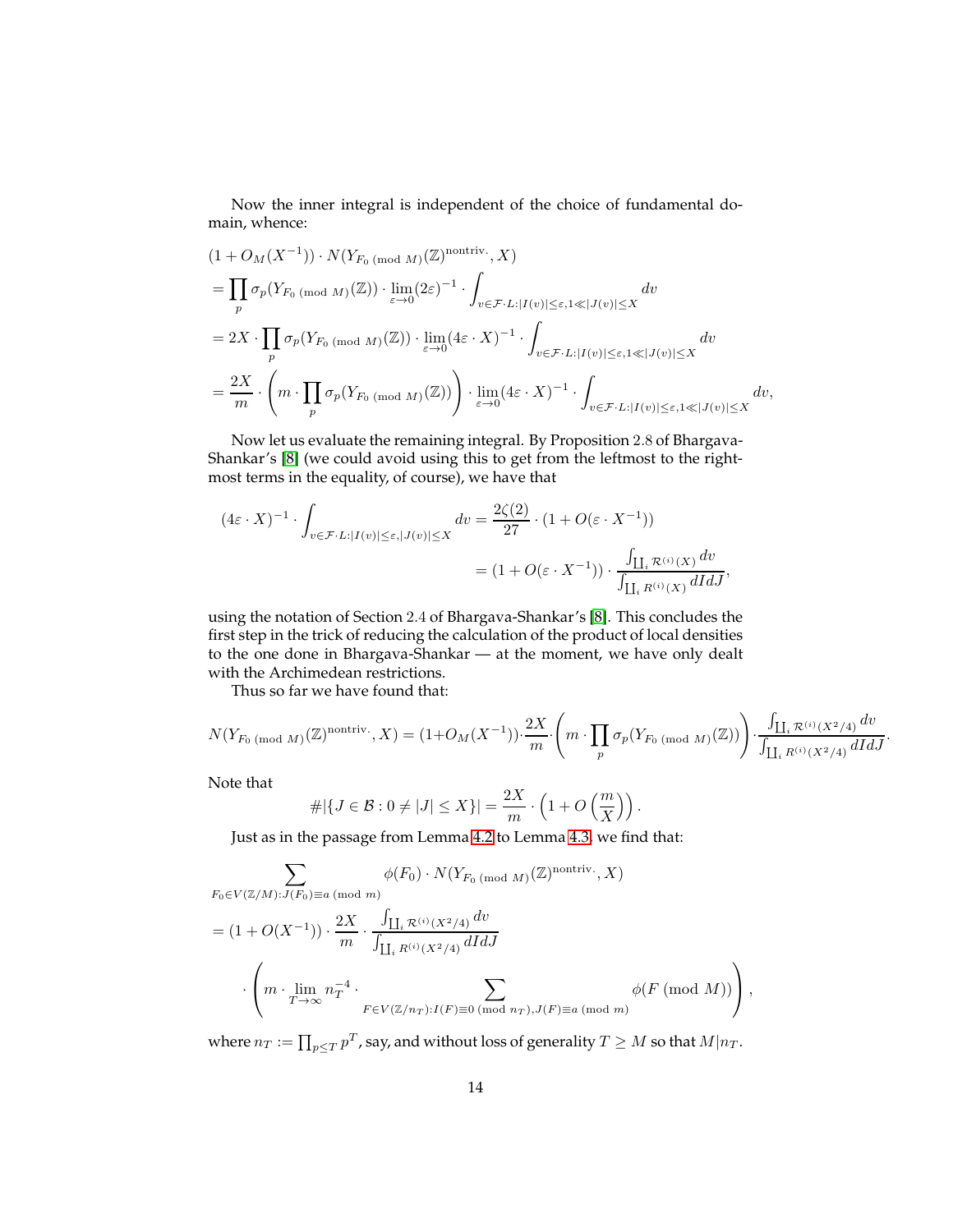Write  $\mathbb{1}_{\text{sol}}^{(p)}$  $\mathcal{L}_{\text{sol}}^{(p)}$  for the indicator function of the  $\mathbb{Q}_p$ -soluble binary quartic forms  $F \in V(\mathbb{Z}_p)$  (that is to say, those F for which  $Z^2 = F(X, Y)$  admits a nonzero solution with all coordinates in  $\mathbb{Q}_p$ ). Write  $\mathbb{1}_{\text{loc. sol.}} := \prod_p \mathbb{1}_{\text{sol}}^{(p)}$  $_{\rm sol.}^{\scriptscriptstyle{(p)}}$ . Write

$$
\phi_*(F) := \frac{\mathbb{1}_{\text{loc. sol.}}}{m(F)} = \prod_p \frac{\mathbb{1}_{\text{sol.}}^{(p)}}{m_p(F)} =: \prod_p \phi_*^{(p)}(F)
$$

on  $V(\mathbb{Z})^{\Delta \neq 0}$ . Thus when  $1 =: \phi_0^{(p)}(F) \geq \phi_1^{(p)}(F) \geq \cdots \geq \phi_n^{(p)}(F) \geq \cdots \geq$  $\phi_*^{(p)}(F)$  for all  $F\in V(\mathbb{Z}_p)^{\Delta\neq 0}$  with  $\phi_n^{(p)}: V(\mathbb{Z}_p)^{\Delta\neq 0}\to [0,1]$  factoring through  $V(\mathbb{Z}/p^n)$  (and not  $V(\mathbb{Z}/p^{n-1})$ ) and such that  $\phi_n^{(p)}(F) \to \phi_*^{(p)}(F)$  as  $n \to \infty$ , we find that<sup>[7](#page-14-0)</sup>, writing

$$
\phi_n:=\prod_{p\leq n}\phi_n^{(p)},
$$

(and here is where we use Lemma 2.2.3 of Ruth's [\[11\]](#page-24-0) to replace  $m(F)$  by  $n(F)$ for all but  $\ll X^{\frac{5}{6}}$  forms):

$$
\operatorname{Avg}_{B\in\mathcal{B}:|B|\leq X} \#|\operatorname{Sel}_{2}(E_{0,B}/\mathbb{Q}) - \{0\}|
$$
\n
$$
\leq (1 + O_{T}(o_{X\to\infty}(1))) \cdot (1 + o_{T\to\infty}(1))
$$
\n
$$
\cdot \frac{\int_{\coprod_{i} \mathcal{R}^{(i)}(X^{2}/4)} dv}{\int_{\coprod_{i} R^{(i)}(X^{2}/4)} dI dJ} \cdot \left(m \cdot n_{T}^{-4} \cdot \sum_{F \in V(\mathbb{Z}/n_{T}): I(F) \equiv 0 \pmod{n_{T}}, J(F) \equiv a \pmod{m}} \phi_{T}(F)\right).
$$

Note that we have "thickened" by changing the constraint  $I(F) = 0$  to  $I(F) \equiv 0 \pmod{n_T}$ . Accordingly, we write

Inv
$$
(T,B) := \{(I, J) \in \mathbb{Z}^2 : I \equiv 0 \pmod{n_T}, J \equiv a \pmod{m}, 4I^3 - J^2 \neq 0\},\
$$

and  $\text{Inv}_p^{(T,\mathcal{B})} \subseteq \mathbb{Z}_p^2$  for its closure in  $\mathbb{Z}_p^2$ .

The trick is now to notice that, for all  $k \in \mathbb{Z}^+$ ,

$$
\sum_{\substack{F \in V(\mathbb{Z}/n_T): I(F) \equiv 0 \pmod{n_T}, J(F) \equiv a \pmod{m}}} \phi_T(F)
$$
  
=  $n_T^{-5 \cdot (k-1)}$ .  

$$
\sum_{\substack{F \in V(\mathbb{Z}/n_T^k): I(F) \equiv 0 \pmod{n_T}, J(F) \equiv a \pmod{m}}} \phi_T(F),
$$

<span id="page-14-0"></span><sup>&</sup>lt;sup>7</sup>Of course one always has that, for a convergent sequence  $x_k$  ∈ ℝ, lim $_{k\to\infty} x_k$  =  $x_k$  +  $o_{k\to\infty}(1)$ , but here we have written  $\lim_{k\to\infty}x_k=(1+o_{k\to\infty}(1))\cdot x_k$ , which is only justified (for k sufficiently large) when  $\lim_{k\to\infty} x_k \neq 0$ . While we will see that the relevant limit is 2, technically we are not yet justified in doing this and should carry the various additive error terms  $o_{k\to\infty}(1)$ through the argument. However we hope the reader will grant us this notational simplification, since it makes no difference to the argument.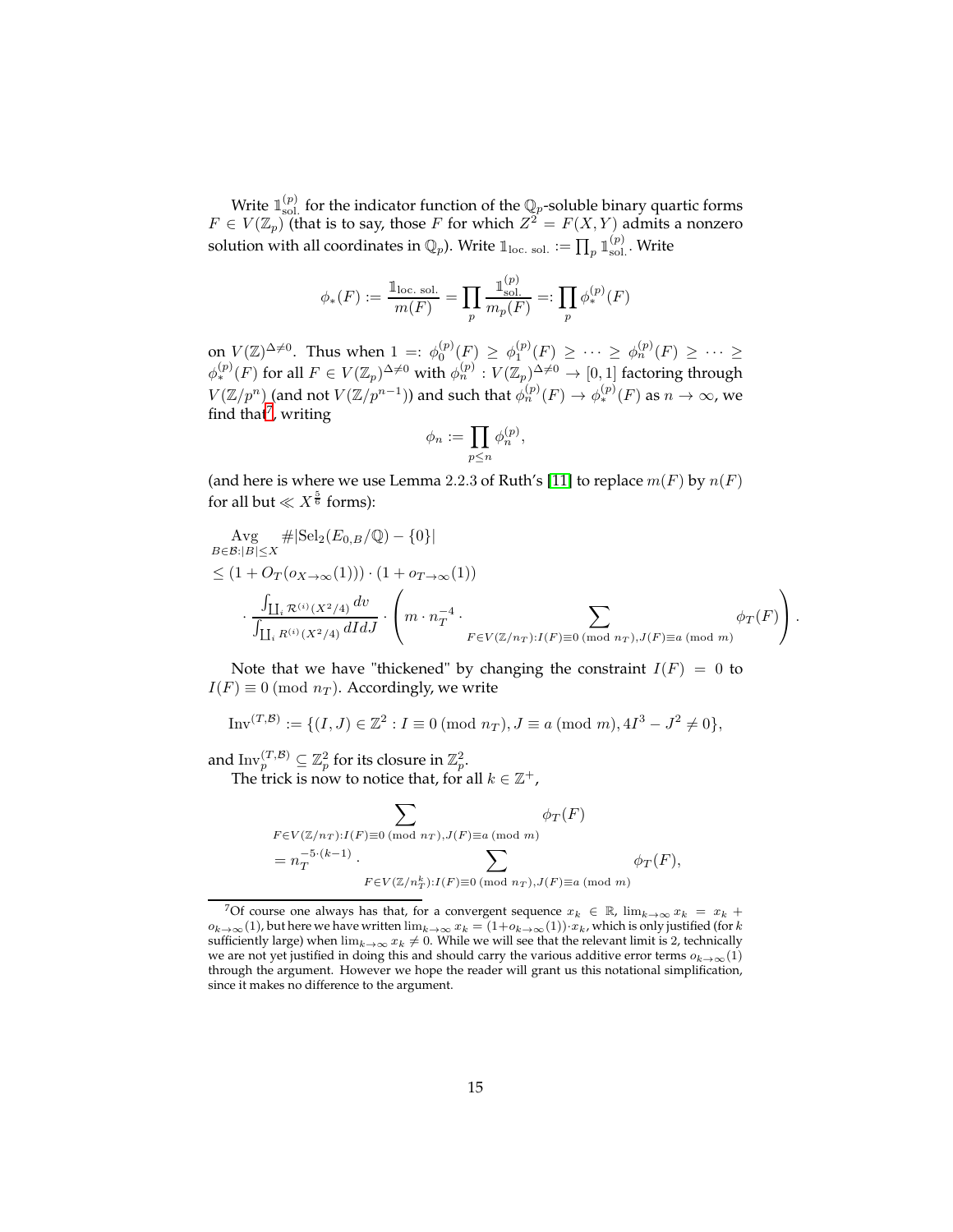so that:

$$
m \cdot n_T^{-4} \cdot \sum_{F \in V(\mathbb{Z}/n_T): I(F) \equiv 0 \pmod{n_T}, J(F) \equiv a \pmod{m}} \phi_T(F)
$$
  
= 
$$
\frac{n_T^{-5k} \cdot \sum_{F \in V(\mathbb{Z}/n_T^k): I(F) \equiv 0 \pmod{n_T}, J(F) \equiv a \pmod{m}} \phi_T(F)}{n_T^{-2k} \cdot \# \{ \{ (I, J) \in V(\mathbb{Z}/n_T^k): I \equiv 0 \pmod{n_T}, J \equiv a \pmod{m} \} \}}.
$$

Now we note that

$$
\lim_{k \to \infty} n_T^{-5k} \cdot \sum_{F \in V(\mathbb{Z}/n_T^k): I(F) \equiv 0 \pmod{n_T}, J(F) \equiv a \pmod{m}} \phi_T(F)
$$

$$
= \int_{F \in V(\prod_{p \le T} \mathbb{Z}_p): (I(F), J(F)) \in \prod_{p \le T} \text{Inv}_p^{(T, \mathcal{B})}} dF \phi_T(F),
$$

and so, by dominated convergence and Fubini (note that we are implicitly using Proposition 3.18 of Bhargava-Shankar's [\[8\]](#page-24-4), and indeed arguing as in their proof of Proposition 2.21 of their [\[8\]](#page-24-4)), it follows that  $8$ 

$$
n_T^{-5k} \cdot \sum_{F \in V(\mathbb{Z}/n_T): I(F) \equiv 0 \pmod{n_T}, J(F) \equiv a \pmod{m}} \phi_T(F)
$$
  
= 
$$
(1 + o_{T \to \infty}(1)) \cdot (1 + O_T(o_{k \to \infty}(1)))
$$

$$
\cdot \prod_p \int_{v \in V(\mathbb{Z}_p): (I(v), J(v)) \in \text{Inv}_p^{(T, \mathcal{B})}} dv \, \phi_*^{(p)}(v).
$$

Similarly, we of course have:

$$
n_T^{-2k} \cdot \#|\{(I, J) \in V(\mathbb{Z}/n_T^k) : I \equiv 0 \pmod{n_T}, J \equiv a \pmod{m}\}|
$$
  
= 
$$
\prod_{p \le T} \int_{(I, J) \in \text{Inv}_p^{(T, \mathcal{B})}} dIdJ
$$
  
= 
$$
(1 + o_{T \to \infty}(1)) \cdot \prod_p \int_{(I, J) \in \text{Inv}_p^{(T, \mathcal{B})}} dIdJ.
$$

Combining all these, we find that:

$$
\begin{aligned}\n&\text{Avg} \quad \#\|\text{Sel}_2(E_{0,B}/\mathbb{Q}) - \{0\}| \\
&\leq (1 + O_T(o_{X \to \infty}(1))) \cdot (1 + o_{T \to \infty}(1)) \cdot (1 + O_T(o_{k \to \infty}(1))) \\
&\cdot \frac{\int_{\coprod_i \mathcal{R}^{(i)}(X^2/4)} dv}{\int_{\coprod_i R^{(i)}(X^2/4)} dIdJ} \cdot \frac{\prod_p \int_{v \in V(\mathbb{Z}_p) : (I(v), J(v)) \in \text{Inv}_p^{(T,B)} dv \, \phi_*^{(p)}(v)}{\prod_p \int_{(I,J) \in \text{Inv}_p^{(T,B)}} dIdJ}\n\end{aligned}
$$

.

But the calculations in Section 3.6 of Bhargava-Shankar's [\[8\]](#page-24-4) amount to the statement that

$$
\frac{\int_{\coprod_i R^{(i)}(X^2/4)}dv}{\int_{\coprod_i R^{(i)}(X^2/4)}dIdJ}\cdot \frac{\prod_p \int_{v\in V(\mathbb{Z}_p):(I(v),J(v))\in \operatorname{Inv}_p^{(T,B)}}dv\,\phi_*^{(p)}(v)}{\prod_p \int_{(I,J)\in \operatorname{Inv}_p^{(T,B)}}dIdJ}=2.
$$

<span id="page-15-0"></span><sup>8</sup>See the previous footnote (about factoring out  $(1 + o_{k \to \infty}(1))$  and  $(1 + o_{T \to \infty}(1))$ ).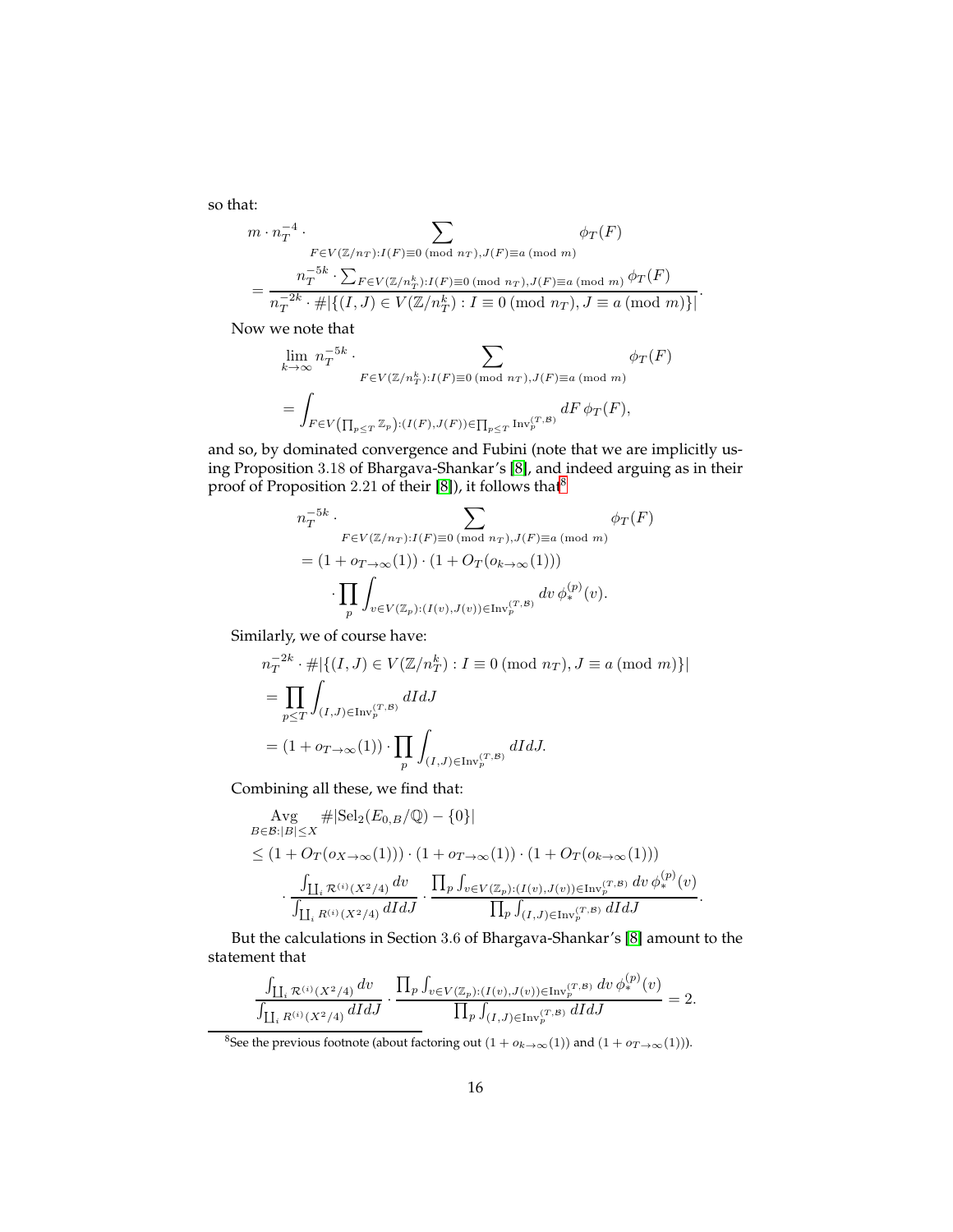Taking  $k \to \infty$ , then  $X \to \infty$ , and finally  $T \to \infty$ , we deduce Theorem [1.1.](#page-1-1)  $\Box$ 

#### <span id="page-16-1"></span>**4.3 The uniformity estimate.**

In order to prove the matching lower bound (recall that we are in the special case where  $\mathcal{B} \subseteq \mathbb{Z} - \{0\}$  is defined by finitely many congruence conditions) we simply run the above argument with minorants instead — that is to say, we instead take  $0 =: \phi_0^{(p)}(F) \le \phi_1^{(p)}(F) \le \cdots \le \phi_n^{(p)}(F) \le \cdots \le \phi_*^{(p)}(F)$  for all  $F \in V(\mathbb{Z}_p)^{\Delta \neq 0}$ , with  $\phi_n : V(\mathbb{Z}_p)^{\Delta \neq 0} \to [0,1]$  factoring through  $V(\mathbb{Z}/p^n)$  (and not  $V(\mathbb{Z}/p^{n-1})$ ) and such that  $\phi_n^{(p)}(F) \to \phi_*^{(p)}(F)$  as  $n \to \infty$ . The argument is precisely the same, with the exception of the first step.

Specifically, when proving the upper bound we implicitly used that the binary quartics  $F \in V(\mathbb{Z})^{\text{nontriv.}}$  with  $I(F) = 0$  representing 2-Selmer classes of  $E_{0,J(F)}(\mathbb{Q} - \text{i.e.} \text{ such that } Z^2 = F(X,Y) \text{ is nontrivially soluble in all comple-}$ tions of  $\mathbb{Q}$  — are in particular locally soluble at those  $p \leq T$ . However of course the converse does not hold. So, just as in Bhargava-Shankar's [\[8\]](#page-24-4), we need only prove that the number of binary quartics F in e.g.  $B(u, t, \lambda, X) \cap Y(\mathbb{Z})$  which are *not* locally soluble at some prime  $p$  with  $p > \Pi$  is

$$
\ll \frac{\lambda^{12+o(1)}}{\Pi \log \Pi}
$$

when e.g.  $\Pi \leq \lambda^{10^{-10}}$  and we are in the "bulk", so that  $t \ll \lambda^{o(1)}$ .

Now, just as in the proof of Proposition 3.18 of Bhargava-Shankar's [\[8\]](#page-24-4), if  $F \in V(\mathbb{Z})^{\text{nontriv}}$  is a binary quartic that is not locally soluble at p, then  $F \pmod{p}$  has splitting type one of  $(1^21^2)$ ,  $(2^2)$ , or  $(1^4)$ . But if moreover  $I(F) =$ 0, and thus  $I(F) \equiv 0 \pmod{p}$ , one gets much more: the splitting types  $(1^21^2)$ and  $(2^2)$  are not possible, as one can see by e.g. explicit calculation.<sup>[9](#page-16-0)</sup> Thus  $F \pmod{p}$  must be a fourth power of a linear form, which is to say that  $F \pmod{p}$ lies on the codimension 3 subvariety  $Z \subseteq V$  given by fourth powers of linear forms, namely the affine cone on a rational normal curve.

So it follows that we may bound the number of  $F \in B(u,t,\lambda,X) \cap Y(\mathbb{Z})$ which are not locally soluble at some p with  $p > \Pi$  by the number of  $F \in$  $B(u, t, \lambda, X) \cap Y(\mathbb{Z})$  for which the reduction  $F \pmod{p} \in Z(\mathbb{F}_p)$  for some  $p > \Pi$ , and then the desired bound follows from invoking Theorem 1.1 of Browning-Heath-Brown's [\[9\]](#page-24-9).

#### **4.4 Point counting.**

Let us now prove Lemmas [4.1](#page-9-2) and [4.2.](#page-9-1) We note that we will give an essentially one-line proof of Lemma [4.1](#page-9-2) (namely, "use the divisor bound to determine  $a, e$ 

$$
I(X^{2} \cdot (X - n \cdot Y)^{2}) = I(X^{4} - 2n \cdot X^{3}Y + n^{2} \cdot X^{2}Y^{2}) = n^{4}.
$$

<span id="page-16-0"></span><sup>&</sup>lt;sup>9</sup>Working over  $\overline{\mathbb{F}}_p$  and changing variables suitably, this amounts to the assertion that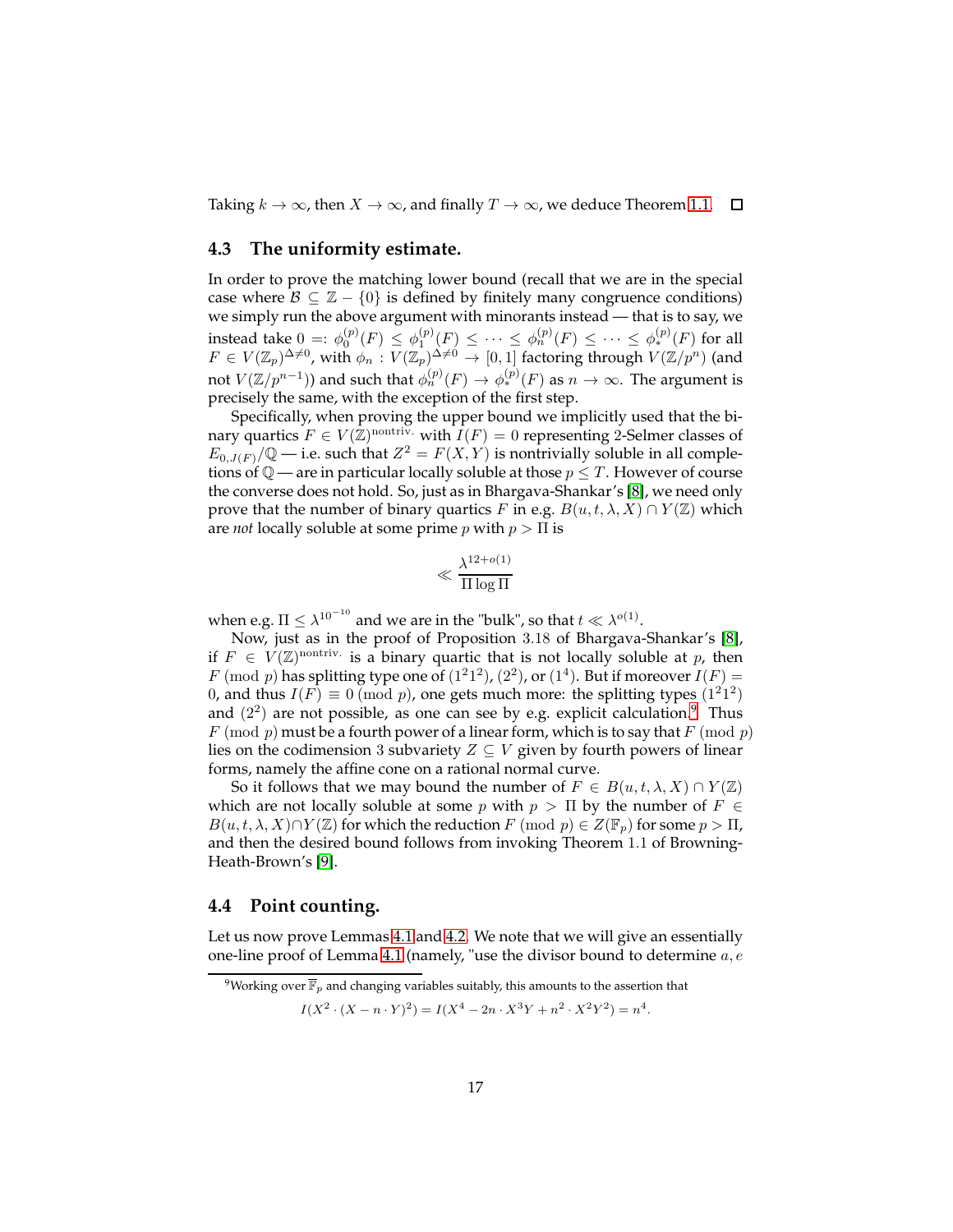from  $b, c, d$ "), which subsumes the entirety of Ruth's Section 3.5 (pages 29 – 37 of [\[11\]](#page-24-0)).

*Proof of Lemma* [4.1.](#page-9-2) Let  $F \in \lambda \cdot n_u \cdot a_t \cdot G_0 \cdot L \cap V(\mathbb{Z})^{\text{nontriv}}$ . Write  $F(X, Y) =$ :  $a \cdot X^4 + b \cdot X^3Y + c \cdot X^2Y^2 + d \cdot XY^3 + e \cdot Y^4$ . Evidently (by e.g. compactness of  $G_0$  and  $L$ ) we have that:

$$
0 \neq |a| \ll \frac{\lambda^4}{t^4},
$$
  
\n
$$
|b| \ll \frac{\lambda^4}{t^2},
$$
  
\n
$$
|c| \ll \lambda^4,
$$
  
\n
$$
|d| \ll t^2 \cdot \lambda^4,
$$
  
\n
$$
0 \neq |e| \ll t^4 \cdot \lambda^4.
$$

,

Therefore the number of tuples  $(b, c, d) \in \mathbb{Z}^3$  among  $F \in \lambda \cdot n_u \cdot a_t \cdot G_0 \cdot L \cap$  $V(\mathbb{Z})^{\text{nontriv.}}$  is  $\ll \lambda^{12}$ .

Moreover, by hypothesis  $12ae - 3bd + c^2 = 0$ , i.e.  $0 \neq 12ae = 3bd - c^2 \ll \lambda^8$ . Thus  $(b, c, d)$  determine  $(a, e)$  up to  $\ll \lambda^{o(1)}$  choices. In other words, the map

$$
\lambda \cdot n_u \cdot a_t \cdot G_0 \cdot L \cap V(\mathbb{Z})^{\text{nontriv.}} \to \mathbb{Z}^3
$$

via

$$
a \cdot X^4 + b \cdot X^3 Y + c \cdot X^2 Y^2 + d \cdot XY^3 + e \cdot Y^4 \mapsto (b, c, d)
$$

has image of size  $\ll \lambda^{12}$  and fibres of size  $\ll \lambda^{o(1)}$ . The lemma follows.

 $\Box$ 

As for Lemma [4.2,](#page-9-1) we first note that it is essentially identical to Ruth's Proposition 3.4.1 (modulo the small inaccuracies in his treatment that we have already mentioned), which he states without proof.

For the reader's convenience we will give a full proof of Lemma [4.2](#page-9-1) anyway.

*Proof of Lemma [4.2.](#page-9-1)* Before we begin we note once again that it is not necessary to use the smoothed delta symbol method, since we are asking about zeroes of a quadric in five variables, something easily handled by the classical form of the circle method.

We follow the notation of Heath-Brown's [\[10\]](#page-24-10). Let  $w_0 \in C_c^{\infty}(\mathbb{R})$  via

$$
w_0(x) := \begin{cases} \exp\left(-\frac{1}{(1-x^2)}\right) & |x| < 1 \\ 0 & |x| \ge 1 \end{cases}.
$$

Let  $\omega(x):=\frac{4}{\int_{\mathbb{R}}w_0(t)dt}\cdot w_0(x).$  Let  $h(x,y):=\sum_{q\geq 1}$  $\omega(qx)-\omega\left(\frac{\|y\|}{qx}\right)$  $\frac{d}{dx}$ . Note that  $h(x, y) = 0$  when  $x \gg 1 + |y|$  and that  $h(x, y) \ll x^{-1}$ .

We will first detail the argument in the case of  $M = 1$  (i.e. no congruence condition) and then comment on necessary modifications to more general M and  $F_0 \in V(\mathbb{Z}/M)$  as above.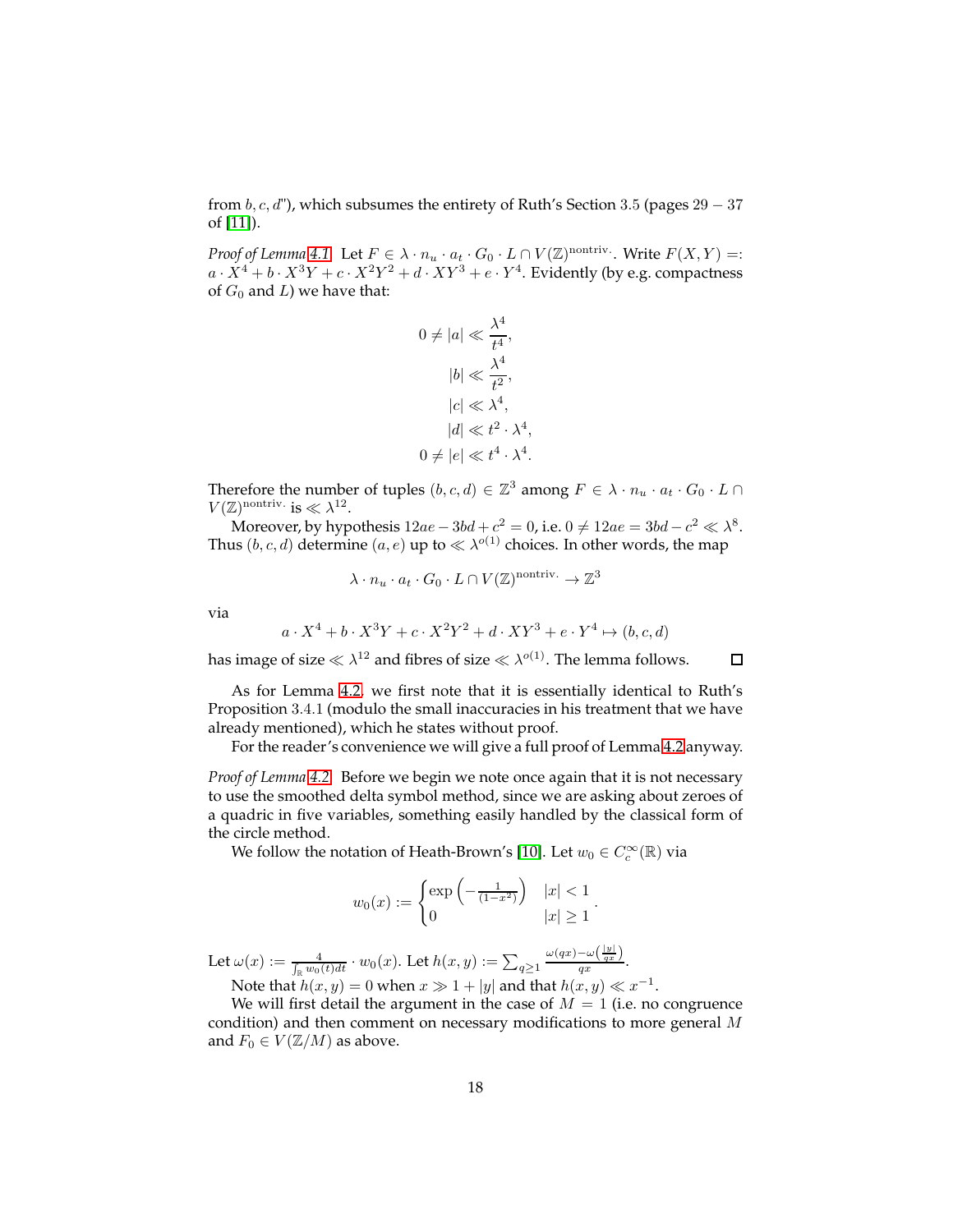Applying Theorem 2 of Heath-Brown's [\[10\]](#page-24-10) with his  $n = 5$  and his  $Q = \lambda^4$ , we find that:

$$
\sum_{F \in V(\mathbb{Z})} \varphi(a_t^{-1} \cdot n_u^{-1} \cdot (\lambda \cdot \mathrm{id})^{-1} \cdot F)
$$
\n
$$
= (\lambda^{-8} + O_N(\lambda^{-N})) \cdot \sum_{q \ge 1} q^{-5} \sum_{\vec{c} \in V(\mathbb{Z})^*} \left( \sum_{u \in (\mathbb{Z}/q)^\times} \sum_{G \in V(\mathbb{Z}/q)} e_q(u \cdot I(G) + G \cdot \vec{c}) \right)
$$
\n
$$
\cdot \int_{F \in V(\mathbb{R})} dF \varphi(a_t^{-1} \cdot n_u^{-1} \cdot (\lambda \cdot \mathrm{id})^{-1} \cdot F) \cdot h\left(\frac{q}{\lambda^4}, \frac{I(F)}{\lambda^8}\right) \cdot e_q(-F \cdot \vec{c}),
$$

where we have written  $e_q(z) := e\left(\frac{z}{q}\right) := e^{\frac{2\pi i z}{q}}$ .

For us the error term will consist of those terms where  $\vec{c} \neq \vec{0}$ , and the terms with  $\vec{c} = \vec{0}$  will comprise the main term (in the end we will simply cite Heath-Brown's [\[10\]](#page-24-10) for the analysis of the main term, which in any case is considerably simpler).

Via the change of variable  $F \mapsto n_u \cdot a_t \cdot (\lambda \cdot \text{id}) \cdot F$  (note that  $(\lambda \cdot \text{id}) \cdot F = \lambda^4 \cdot F$ since F is homogeneous of degree  $4$  — here  $(\lambda \cdot id) \cdot F$  on the left-hand side indicates the action of  $\lambda \cdot id \in G$  on  $F \in V$  via  $G \cap V$ , and the  $\cdot$  on the righthand side denotes multiplication), we find that:

$$
\int_{F \in V(\mathbb{R})} dF \, \varphi(a_t^{-1} \cdot n_u^{-1} \cdot (\lambda \cdot \mathrm{id})^{-1} \cdot F) \cdot h\left(\frac{q}{\lambda^4}, \frac{I(F)}{\lambda^8}\right) \cdot e_q(-F \cdot \vec{c})
$$
\n
$$
= \lambda^{20} \cdot \int_{F \in V(\mathbb{R})} dF \, \varphi(F) \cdot h\left(\frac{q}{\lambda^4}, I(F)\right) \cdot e_q(-\lambda^4 \cdot F \cdot ((n_u \cdot a_t)^{\dagger} \cdot \vec{c})).
$$

Therefore we see that the error term is:

$$
(\lambda^{12} + O_N(\lambda^{-N})) \cdot \sum_{q \ge 1} q^{-5} \sum_{\vec{0} \neq \vec{c} \in V(\mathbb{Z})^*} \left( \sum_{u \in (\mathbb{Z}/q)^{\times}} \sum_{G \in V(\mathbb{Z}/q)} e_q(u \cdot I(G) + G \cdot \vec{c}) \right) \cdot \int_{F \in V(\mathbb{R})} dF \, \varphi(F) \cdot h \left( \frac{q}{\lambda^4}, I(F) \right) \cdot e_q(-\lambda^4 \cdot F \cdot ((n_u \cdot a_t)^{\dagger} \cdot \vec{c})).
$$

Note that the  $\varphi(F)$  term in the integral forces  $||F||_{\infty} \ll_{\varphi} 1$  if the integrand is to be nonzero, and then our observation that  $h(x, y) = 0$  if  $x \gg 1 + |y|$  forces  $q \ll_{\varphi} \lambda^4$  as well.

Note also that if  $q \ll \lambda^{4-\varepsilon} \cdot ||(n_u \cdot a_t)^{\dagger} \cdot \vec{c}||_{\infty}$  — i.e. if

$$
||(n_u\cdot a_t)^\dagger\cdot\vec{c}||_\infty\gg \frac{q}{\lambda^{4-\varepsilon}}
$$

— we find, by repeated integration by parts, that such terms contribute  $O_{\varepsilon,\varphi,N}(t^N \cdot$  $\lambda^{O(1)-N}).$ 

Also the complete exponential sum, which is just

$$
\sum_{u \in (\mathbb{Z}/q)^{\times}} \sum_{G_0, \dots, G_4 \in \mathbb{Z}/q} e_q(u \cdot (12G_0G_4 - 3G_1G_3 + G_2^2) + (c_0G_0 + c_1G_1 + c_2G_2 + c_3G_3 + c_4G_4)),
$$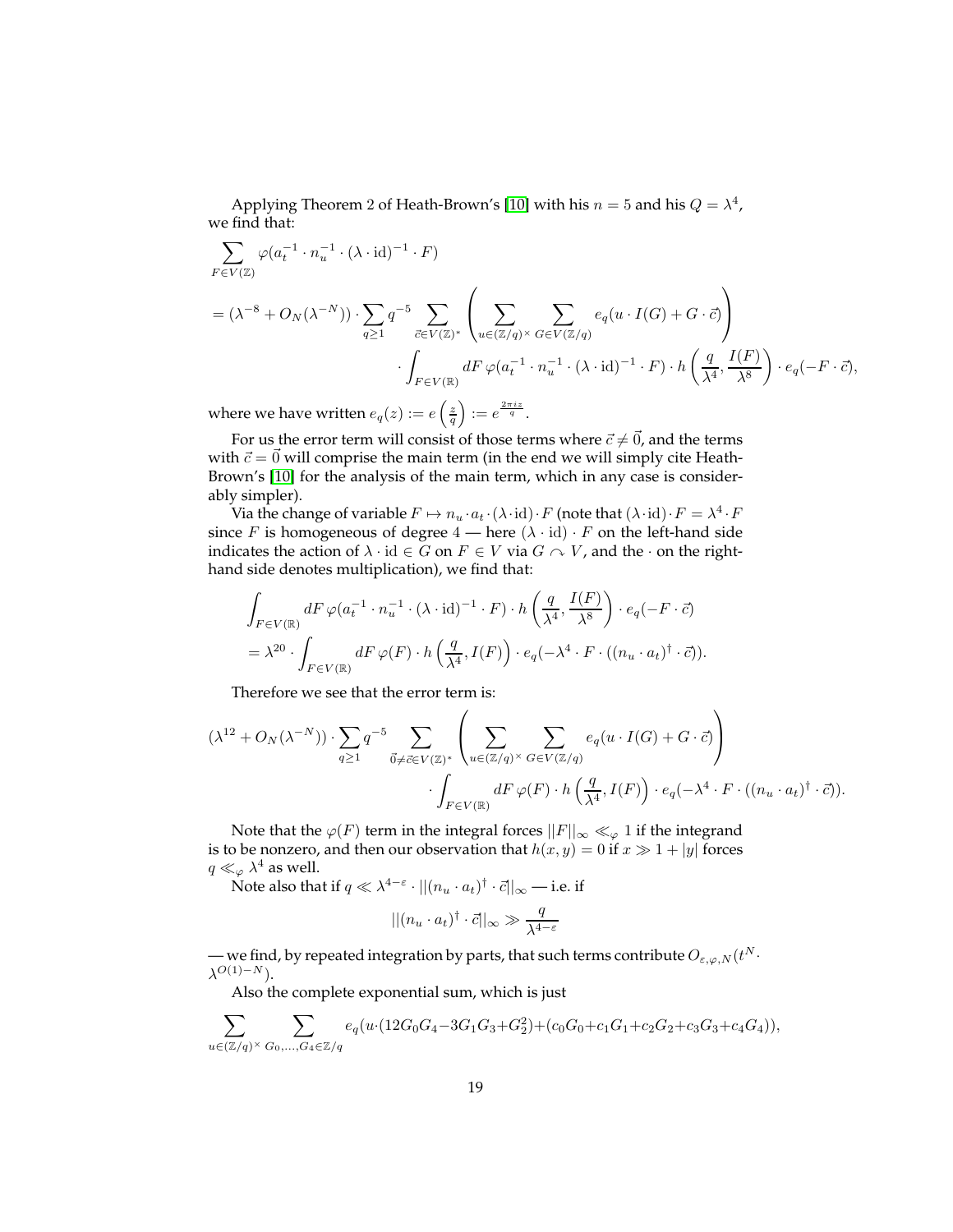is very easy to calculate (see e.g. page 49 of [\[1\]](#page-24-7)). We conclude that

$$
\sum_{u \in (\mathbb{Z}/q)^{\times}} \sum_{G \in V(\mathbb{Z}/q)} e_q(u \cdot I(G) + G \cdot \vec{c}) \ll \begin{cases} 0 & \exists p > 3 : v_p(q) = 1 \\ q^{\frac{7}{2} + o(1)} & \forall p | q \text{ s.t. } p > 3, v_p(q) \ge 2, \end{cases}
$$

and indeed one can sharpen the bound significantly.

Now we return to the smoothed delta symbol method. Again, the integral is nonnegligible only for

$$
||(n_u \cdot a_t)^{\dagger} \cdot \vec{c}||_{\infty} \ll \frac{q}{\lambda^{4-\varepsilon}}
$$

(in which case it is  $\ll_\varphi \frac{\lambda^4}{q}$  $\frac{d^4}{q}$ ). Thus either  $\vec{c} = \vec{0}$ , in which case the corresponding summand contributes to the main term dealt with by Ruth (and by Heath-Brown in [\[10\]](#page-24-10)), or else  $\vec{c} \neq \vec{0}$ , in which case we must have that  $q \gg \frac{\lambda^{4-\epsilon}}{t^4}$  $\frac{1}{t^4}$  since by inspection  $||(n_u \cdot a_t)^{\dagger} \cdot \vec{c}||_{\infty} \gg t^{-4} \cdot ||\vec{c}||_{\infty} \gg t^{-4}$ .

The error term is therefore:

$$
\ll \lambda^{12+o(1)} \cdot \sum_{\frac{\lambda^{4-\varepsilon}}{t^4} \ll q \ll \lambda^4, \, q \text{ powerful}} q^{-\frac{3}{2}}\\ \sum_{\vec{0} \neq \vec{c} \in V(\mathbb{Z})^* : ||\vec{c}||_\infty \ll \frac{q}{\lambda^{4-\varepsilon}}} \int_{F \in V(\mathbb{R})} dF \, \varphi(F) \cdot h\left(\frac{q}{\lambda^4}, I(F)\right) \cdot e_q(-\lambda^4 \cdot F \cdot ((n_u \cdot a_t)^\dagger \cdot \vec{c})).
$$

Bounding the integrals trivially (i.e. by  $\ll_{\varphi} \frac{q}{\lambda^4}$ ) and noting that the number of  $0 \neq \vec{c} \in \mathbb{Z}^5$  such that  $||(n_u \cdot a_t)^{\dagger} \cdot \vec{c}||_{\infty} \ll \frac{q}{\lambda^{4-\epsilon}}$  is

$$
\ll \frac{t^4 \cdot q}{\lambda^{4-\varepsilon}} \cdot \left(1 + \frac{t^2 \cdot q}{\lambda^{4-\varepsilon}}\right) \cdot \left(1 + \frac{q}{\lambda^{4-\varepsilon}}\right) \cdot \left(1 + \frac{q}{t^2 \cdot \lambda^{4-\varepsilon}}\right) \cdot \left(1 + \frac{q}{t^4 \cdot \lambda^{4-\varepsilon}}\right)
$$

when  $\frac{\lambda^{4-\varepsilon}}{t^4}$  $\frac{d^{4-\varepsilon}}{t^4} \ll q \ll \lambda^4$ , we get that the error term is:

$$
\ll t^4 \cdot \lambda^{4+\varepsilon+o(1)} \cdot \sum_{\frac{\lambda^{4-\varepsilon}}{t^4} \ll q \ll \lambda^4, \ q \text{ powerful}} q^{\frac{1}{2}} \cdot \left(1 + \frac{t^2 \cdot q}{\lambda^{4-\varepsilon}}\right) \cdot \left(1 + \frac{q}{\lambda^{4-\varepsilon}}\right) \cdot \left(1 + \frac{t^{-2} \cdot q}{\lambda^{4-\varepsilon}}\right) \cdot \left(1 + \frac{t^{-4} \cdot q}{\lambda^{4-\varepsilon}}\right)
$$
  

$$
\ll t^6 \cdot \lambda^{8+5\varepsilon},
$$

as desired.

Thus we have bounded the error term suitably. The required analysis of the main term is already done in Heath-Brown's [\[10\]](#page-24-10) (see e.g. the bottom of page 51, i.e. the end of the proof of his Theorems 4 and 5), at least in the case  $M = 1$ .

We now discuss the modifications necessary for general  $M \in \mathbb{Z}^+$  and  $F_0 \in \mathbb{Z}^+$  $V(\mathbb{Z}/M)$ . First, in the application of the smoothed delta symbol method, instead of summing over  $F \in V(\mathbb{Z})$ , we sum instead over the  $F \in V(\mathbb{Z})$  for which  $F \equiv F_0 \pmod{M}$  by summing over  $\tilde{F} \in V(\mathbb{Z})$  and writing  $F := F_0 + M \cdot \tilde{F}$  (we implicitly choose a representative of  $F_0$  in  $V(\mathbb{Z})$  and abuse notation by writing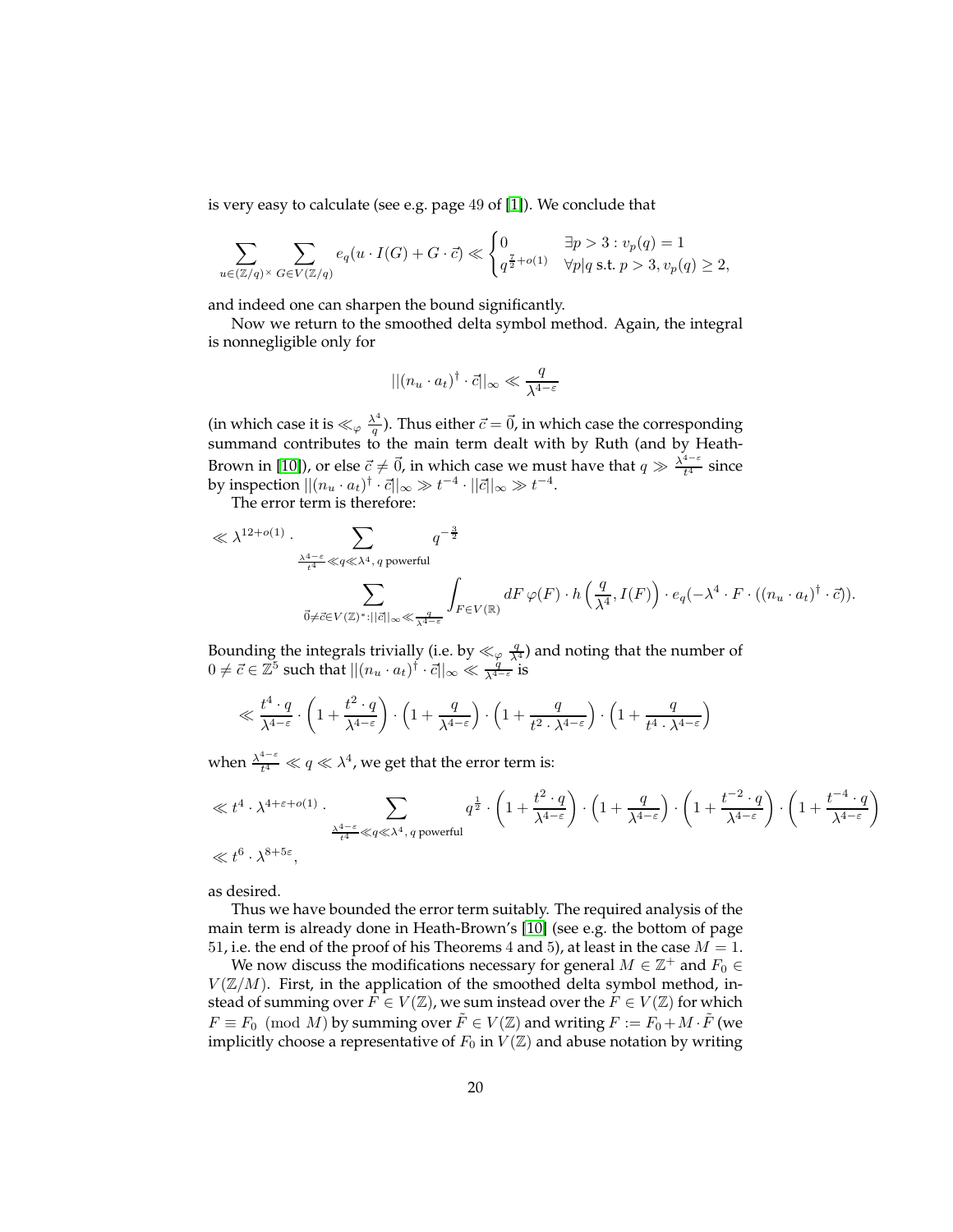it as  $F_0 \in V(\mathbb{Z})$ ). We then change variables from  $\tilde{F}$  back to F in the integral and incur a factor of  $M^{-5}$ . The rest of the analysis of the error term is precisely the same (except that the primes one has to treat separately in the omitted complete exponential sum calculation are now those  $p|6M$ , and the error terms now depend on M).

It remains to treat the main term, i.e. the local densities. We note that, by definition, we find local densities

$$
\sigma_p^{(F_0 \pmod{M})}(Y(\mathbb{Z})) := \lim_{k \to \infty} p^{-4k} \cdot \# \{ \{\tilde{F} \in V(\mathbb{Z}/p^k) : I(F_0 + M \cdot \tilde{F}) \equiv 0 \pmod{p^k} \} |.
$$

We therefore are reduced to the claim that

$$
M^{-5} \cdot \prod_p \sigma_p^{(F_0 \pmod{M})}(Y(\mathbb{Z})) = \prod_p \sigma_p(Y_{F_0 \pmod{M}}(\mathbb{Z})).
$$

Of course for  $p \nmid M$  we have that

$$
\sigma_p^{(F_0 \pmod{M})}(Y(\mathbb{Z})) = \sigma_p(Y_{F_0 \pmod{M}}(\mathbb{Z})) = \sigma_p(Y(\mathbb{Z})),
$$

via the evident change of variables  $\tilde{F} \mapsto M^{-1} \cdot (\tilde{F} - F_0)$ . However, it is also evident that

$$
M^{-5} \cdot \prod_{p \mid M} \sigma_p^{(F_0 \pmod{M})}(Y(\mathbb{Z})) = \prod_{p \mid M} \sigma_p(Y_{F_0 \pmod{M}}(\mathbb{Z})),
$$

for the following reason. For  $k \in \mathbb{Z}^+$  with  $k \gg 1$  we have that:

$$
M^{-5} \cdot \prod_{p|M} \sigma_p(Y_{F_0 \text{ (mod } M)}(\mathbb{Z}))
$$
  
=  $M^{-5} \cdot \prod_{p|M} \left( p^{-4k \cdot v_p(M)} \cdot \# \Big| \{ \tilde{F} \in V(\mathbb{Z}/p^{k \cdot v_p(M)}) : I(F_0 + M \cdot \tilde{F}) \equiv 0 \pmod{p^{k \cdot v_p(M)}} \} \Big|$   
=  $\left( 1 + O(e^{-\Omega_M(k)}) \right) \cdot M^{-4k - 5} \cdot \# \Big| \{ \tilde{F} \in V(\mathbb{Z}/M^k) : I(F_0 + M \cdot \tilde{F}) \equiv 0 \pmod{M^k} \} \Big|,$ 

by the Chinese remainder theorem and that fact that all  $p \geq 2$ .

Because the condition  $I(F_0 + M \cdot \tilde{F}) \equiv 0 \pmod{M^k}$  only depends on  $\tilde{F} \pmod{M^{k-1}}$ , we find that:

$$
M^{-4k-5} \cdot \# |\{\tilde{F} \in V(\mathbb{Z}/M^k) : I(F_0 + M \cdot \tilde{F}) \equiv 0 \pmod{M^k}\}|
$$
  
=  $M^{-4k} \cdot \# |\{F \in V(\mathbb{Z}/M^k) : I(F) \equiv 0 \pmod{M^k}, F \equiv F_0 \pmod{M}\}|$   
=  $\prod_{p \mid M} \binom{p^{-4k \cdot v_p(M)} \cdot \# |\{F \in V(\mathbb{Z}/p^{k \cdot v_p(M)}) : I(F) \equiv 0 \pmod{p^{k \cdot v_p(M)}}, F \equiv F_0 \pmod{M}\}|$ 

Thus taking  $k \to \infty$  we find that

$$
M^{-5}\cdot \prod_{p|M}\sigma_p^{(F_0 \, (\text{mod } M))}(Y(\mathbb{Z}))=\prod_{p|M}\sigma_p(Y_{F_0 \, (\text{mod } M)}(\mathbb{Z})),
$$

as desired.

 $\Box$ 

.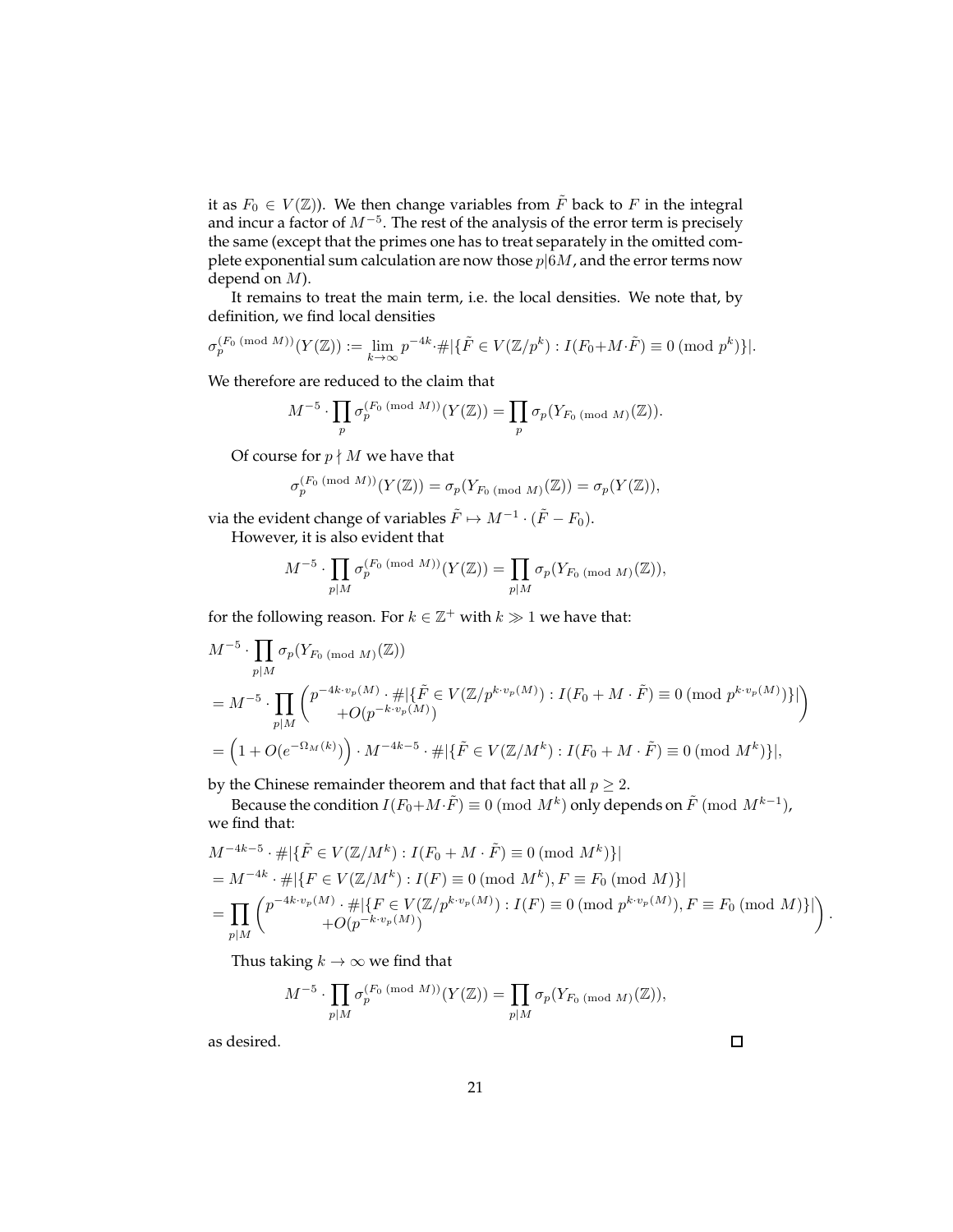## **5 Proof of Theorem [1.2.](#page-2-0)**

Now to the proof of Theorem [1.2.](#page-2-0)

## **5.1 Reduction to point counting.**

We run the same argument as above, except our notation follows Bhargava-Ho's [\[7\]](#page-24-5) rather than Ruth's [\[11\]](#page-24-0), and we appeal in the end to part (f) of Theorem 1.1 of Bhargava-Ho's [\[7\]](#page-24-5) (rather than Theorem 3.1 of Bhargava-Shankar's [\[8\]](#page-24-4)) to calculate the product of local densities. Because otherwise the argument is essentially the same as in the previous section (in fact it is easier, since in the circle method argument we deal with a quadric in eight variables instead of five) we will be significantly more terse in this section.

Again, we follow the notation in Bhargava-Ho's [\[7\]](#page-24-5) (the relevant parametrization is by triply symmetric hypercubes). Let  $V := 2 \otimes \text{Sym}_3(2)$ , the space of pairs of "threes-in" binary cubic forms. Let G be the image in  $GL(V)$  of  ${(g, h) \in GL_2 \times GL_2 : \det g \cdot (\det h)^3 = 1}$ , acting in the evident way on  $2 \otimes \text{Sym}_3(2)$  (the first  $GL_2$  on the first factor via the standard representation, and the second  $GL_2$  on the second via the induced action on  $Sym_3$  of the standard representation). Note that  $G \cong (\mathrm{SL}_2 \times \mathrm{SL}_2)/\mu_2$ .

We write, for  $v \in V$ ,

$$
H(v) := \max\left(|I_2(v)|^{\frac{1}{2}}, |I_6(v)|^{\frac{1}{6}}\right)^{24}
$$

,

where  $I_2$  and  $I_6$  are the invariants  $a_2$  and  $a_6$  of Section 6.3.2 of Bhargava-Ho's [\[6\]](#page-24-11) and  $a_1$  and  $a_3$  of line 6 (corresponding to the family  $F_1(3)$ ) of Table 1 in Bhargava-Ho's [\[7\]](#page-24-5).

Let  $R$  be a fundamental domain for  $G(\mathbb{R})\curvearrowright V(\mathbb{R})^{\Delta\neq 0}$  (note that Bhargava-Ho write  $V(\mathbb{R})^{\text{stab}} := V(\mathbb{R})^{\Delta \neq 0}$ ), as constructed in Section 5 of Bhargava-Ho's [\[7\]](#page-24-5) (via, in their notation,  $R := \coprod_i R^{(i)}$ ). Let  $L := \{v(\vec{a}) : \vec{a} \in (\mathbb{R}^m)_{H=1}^{\Delta \neq 0}\}$  (here in their notation  $m = 2$  and  $v(\vec{a})$  is as defined in Section 4 of Bhargava-Ho's [\[7\]](#page-24-5)) and  $\Lambda := \{(\lambda \cdot id, id) \in GL_2(\mathbb{R}) \times GL_2(\mathbb{R}) : \lambda \in \mathbb{R}^+\} \subseteq \text{GL}_2(\mathbb{R}) \times GL_2(\mathbb{R})$ . Note that  $R = \Lambda \cdot L$ . Let  $R(X) := \{v \in R : H(v) \leq X\}$ . Let  $\vec{F}_+ := v((0, \pm 1)) \in L$  be the two points in L with  $I_2 = 0$ .

Note that, by construction, since  $H((\lambda, id) \cdot v) = \lambda^{24} \cdot H(v)$ , the coefficients of a  $v \in \lambda \cdot L \subseteq R(X)$  are all  $\ll \lambda \ll X^{\frac{1}{24}}$ , and hence, for  $G_0 \subseteq G(\mathbb{R})$  compact, the coefficients of a  $v \in \lambda \cdot G_0 \cdot L \subseteq R(X)$  are all  $\ll_{G_0} \lambda \ll X^{\frac{1}{24}}$ .

Let F be a fundamental domain for  $G(\mathbb{Z}) \cap G(\mathbb{R})$ , as constructed in Section 5.2 of Bhargava-Ho's [\[7\]](#page-24-5). Note that  $\mathcal F$  lies inside the following Siegel set:

$$
\mathcal{F} \subseteq N \cdot A \cdot K,
$$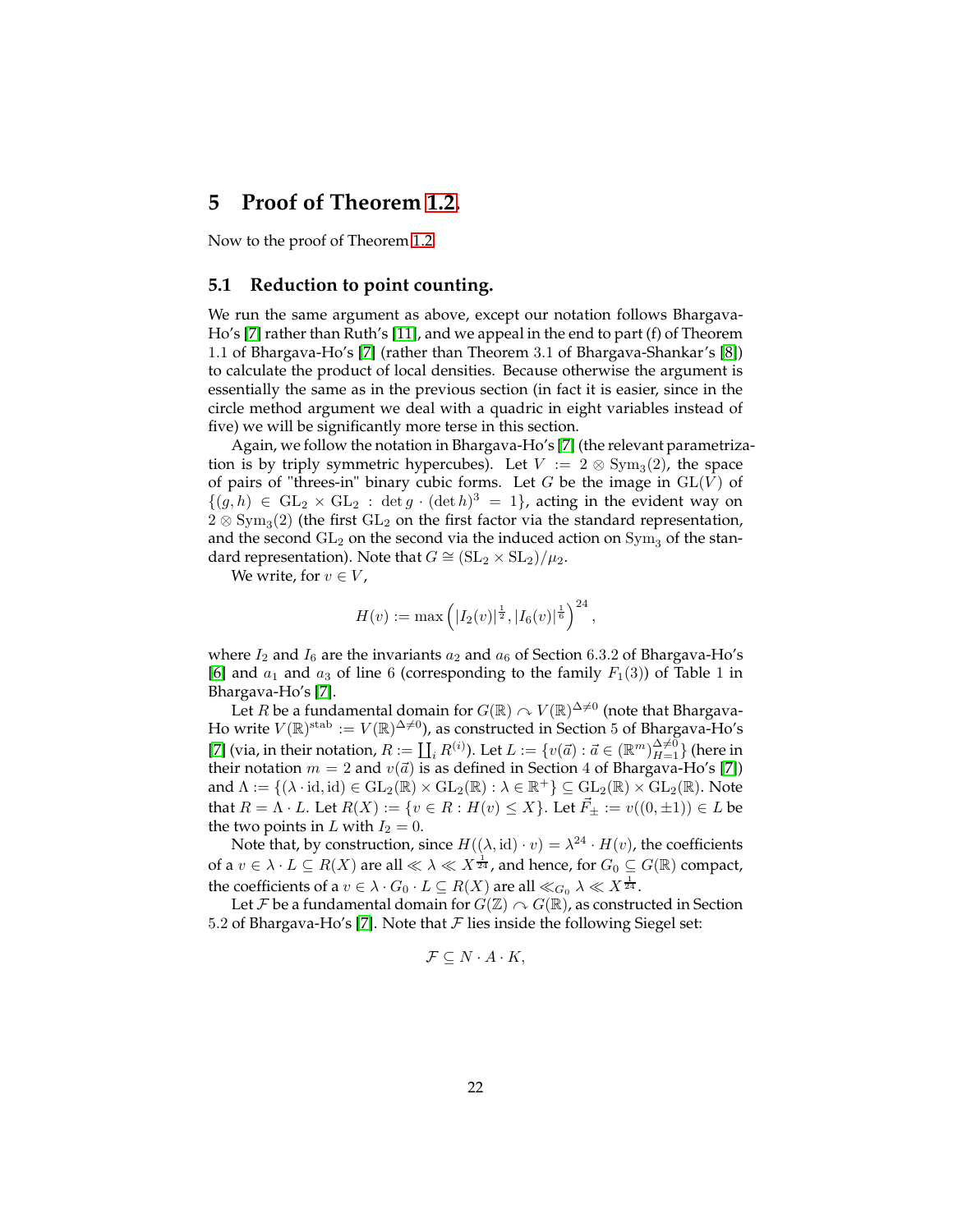where

$$
N := \left\{ (n_{u_1}, n_{u_2}) \in G(\mathbb{R}) : |u_i| \le \frac{1}{2} \right\},\newline A := \left\{ (a_{t_1}, a_{t_2}) \in G(\mathbb{R}) : t_i \ge \sqrt{\frac{\sqrt{3}}{2}} \right\},\newline K := SO_2(\mathbb{R}) \times SO_2(\mathbb{R}) \subseteq G(\mathbb{R}),\newline
$$

with notation as before:  $n_u := \begin{pmatrix} 1 & 0 \\ u & 1 \end{pmatrix}$  and  $a_t := \begin{pmatrix} t^{-1} & 0 \\ 0 & t \end{pmatrix}$ .

As before, let  $\alpha \in C_c^{\infty}(G(\mathbb{R}))$  and  $\beta \in C_c^{\infty}(L)$  be compactly supported smooth functions such that:  $\alpha$  is K-invariant,  $\int_{G(\mathbb{R})} \alpha = 1$ ,  $\beta(\vec{F}_{\pm}) = 1$ , and  $\text{supp}\,\beta,\beta^{-1}(\{1\})\subseteq L^{(1)}$  are both unions of two small compact intervals respectively containing  $\vec{F}_{\pm}$ . Let

$$
\varphi(v) := \sum_{g \cdot v_L = v} \alpha(g) \cdot \beta(v_L).
$$

Let  $V(\mathbb{Z})^{\text{nontriv.}} := \{ (F_1, F_2) \in V(\mathbb{Z}) : 0 \notin F_i(\mathbb{P}^1(\mathbb{Q})) \}.$  Let  $Y(\mathbb{Z}) := \{ v \in$  $V(\mathbb{Z}): I_2(v) = 0, I_6(v) \neq 0$  and  $Y(\mathbb{Z})^{\text{nontriv.}} := Y(\mathbb{Z}) \cap V(\mathbb{Z})^{\text{nontriv.}}$ .

For  $M \in \mathbb{Z}^+$  and  $v_0 \in V(\mathbb{Z}/M)$ , let  $Y_{v_0 \pmod{M}}(\mathbb{Z}) := \{v \in Y(\mathbb{Z}) : v \equiv 0 \}$  $v_0 \pmod{M}$  and  $Y_{v_0 \pmod{M}}(\mathbb{Z})^{\text{nontriv.}} := Y_{v_0 \pmod{M}}(\mathbb{Z}) \cap V(\mathbb{Z})^{\text{nontriv.}}$ .

Write  $n_{(u_1,u_2)} := (n_{u_1}, n_{u_2})$ , and similarly  $a_{(t_1,t_2)} := (a_{t_1}, a_{t_2})$ . Let, for  $S \subseteq V(\mathbb{Z})$ ,

$$
\#_{\varphi}|B(\vec{u}, \vec{t}, \lambda, X) \cap S| := \sum_{\vec{F} \in S: ||I_6(\vec{F})||_{\infty} \leq X} \varphi(a_{\vec{t}}^{-1} \cdot n_{\vec{u}}^{-1} \cdot (\lambda \cdot \text{id}, \text{id}) \cdot (F_1, F_2)).
$$

We again see that it suffices to prove the following two lemmas. The proof that these lemmas suffice, including reducing the evaluation of the resulting product of local densities by using the same trick to reduce to the same evaluation done (for the larger family  $F_1(3)$ ) in the proof of part (f) of Theorem 1.1 of Bhargava-Ho's [\[7\]](#page-24-5), is entirely the same as in the previous section, so we omit it.

<span id="page-22-0"></span>**Lemma 5.1.** *Let*  $\lambda \in \mathbb{R}^+$ ,  $u_i \in \left[-\frac{1}{2},\frac{1}{2}\right]$  ,  $\sqrt{\frac{\sqrt{3}}{2}} \le t_i \ll \lambda$ . *Then:* 

$$
\#_{\varphi}|B(\vec{u}, \vec{t}, \lambda, X) \cap Y(\mathbb{Z})^{\text{nontriv.}}| \ll_{\varphi} \lambda^{6+o(1)}.
$$

<span id="page-22-1"></span>**Lemma 5.2.** *Let*  $M \in \mathbb{Z}^+$  *and*  $v_0 \in V(\mathbb{Z}/M)$ *. Let* 

$$
\lambda \in \mathbb{R}^+, u_i \in \left[-\frac{1}{2}, \frac{1}{2}\right], \sqrt{\frac{\sqrt{3}}{2}} \le t_i \ll \lambda.
$$

*Then:*

$$
\#_{\varphi}|B(\vec{u}, \vec{t}, \lambda, X) \cap Y_{v_0 \text{ (mod } M)}(\mathbb{Z})| = \sigma_{\infty}(\vec{u}, \vec{t}, \lambda, X) \cdot \prod_p \sigma_p(Y_{v_0 \text{ (mod } M)}(\mathbb{Z}))
$$
  
+  $O_{\varphi}(||\vec{t}||_{\infty}^8 \cdot \lambda^{4+o(1)}) + O_{\varphi, N}(||\vec{t}||_{\infty}^N \cdot \lambda^{O(1)-N}),$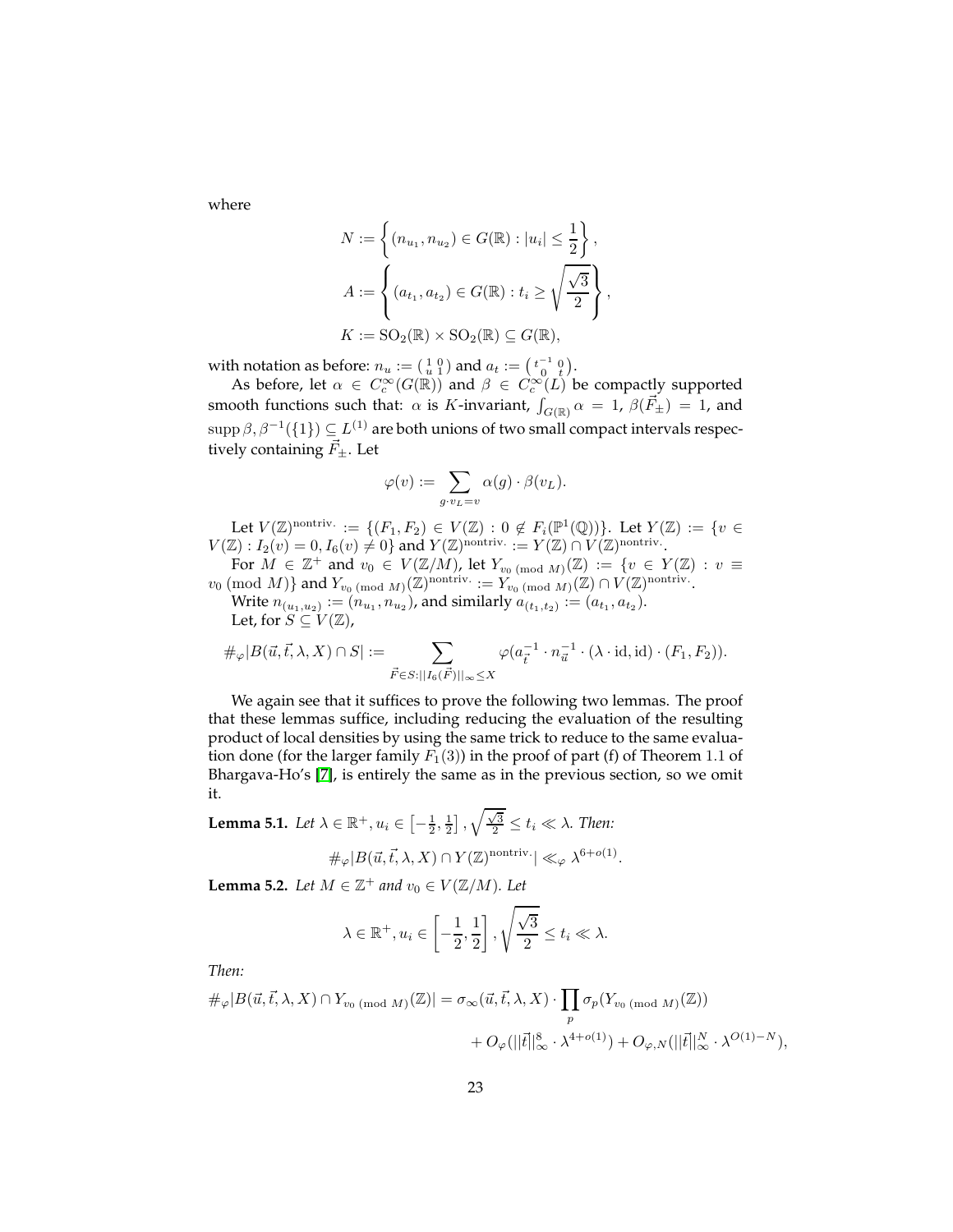*where*

$$
\sigma_{\infty}(\vec{u}, \vec{t}, \lambda, X) := \lim_{\varepsilon \to 0} \frac{\int_{v \in V(\mathbb{R}): |I_2(v)| \leq \varepsilon, |I_6(v)| \leq X} dv \, \varphi(a_{\vec{t}}^{-1} \cdot n_{\vec{u}}^{-1} \cdot (\lambda \cdot \text{id}, \text{id})^{-1} \cdot v)}{2\varepsilon}
$$

*and*

$$
\sigma_p(Y_{v_0 \pmod{M}}(\mathbb{Z})) := \lim_{n \to \infty} p^{-4n} \cdot \# \, | \{ \vec{F} \in V(\mathbb{Z}/p^n) : I_2(\vec{F}) \equiv 0 \pmod{p^n}, v \equiv v_0 \pmod{M} \}.
$$

## **5.2 The uniformity estimate.**

In fact the proof of the uniformity estimate is identical to the one proven in Section [4.3,](#page-16-1) for the following reason. Recall that, given a pair of binary cubic forms  $\vec{F} =: (F_1, F_2)$  with each  $F_i \in \mathbb{Z}[X, Y]$ , one produces a binary quartic form via

$$
G_{\vec{F}}(x, y) := \text{disc}_{X, Y}(x \cdot F_1(X, Y) + y \cdot F_2(X, Y)) \in \mathbb{Z}[x, y].
$$

Note that, as one can see by e.g. explicit calculation,  $I_2(\vec{F}) | I(G_{\vec{F}})$ .

Now in fact one has by definition that the pair  $\vec{F} = (F_1, F_2)$  is locally soluble at p if and only if  $G_{\vec{F}}$  is locally soluble at p. Therefore to bound the number of  $\vec{F} \in B(\vec{u}, \vec{t}, \lambda, X) \cap Y(\mathbb{Z})$  which are not locally soluble at a p with  $p > \Pi$ , it suffices to observe that the statement that  $\vec{F}$  is not locally soluble at p implies that  $G_{\vec{F}}$  (mod p) lies on a codimension 3 subvariety of the space of binary quartics, so that (after checking the independence of the resulting three equations in the coefficients of  $\vec{F}$ , which in fact imply that either  $F_2$  is proportional to  $F_1$  or else  $F_1 = 0$ )  $\vec{F}$  (mod  $p$ ) lies on a codimension 3 subvariety of the space of pairs of binary cubics, in which case we may again apply Theorem 1.1 of Browning-Heath-Brown's [\[9\]](#page-24-9) to conclude.

#### **5.3 Point counting.**

The proof of Lemma [5.1](#page-22-0) is very much the same as the proof of Lemma [4.1.](#page-9-2) We give it here anyway.

*Proof of Lemma* [5.1.](#page-22-0) As mentioned, each coefficient of an  $(F^{(1)}, F^{(2)}) =: \vec{F} \in$  $B(\vec{u}, \vec{t}, \lambda, X) \cap Y(\mathbb{Z})^{\text{nontriv.}}$  is ≪<sub> $\varphi$ </sub>  $\lambda$ . Applying the divisor bound, we determine  $(F_0^{(1)}, F_3^{(2)})$ , up to  $\ll_\varphi \lambda^{o(1)}$  choices, from  $(F_1^{(1)}, F_2^{(1)}, F_3^{(1)}, F_0^{(2)}, F_1^{(2)}, F_2^{(2)})$ , and there are  $\ll_{\varphi} \lambda^6$  choices for the latter.  $\Box$ 

The proof of Lemma [5.2](#page-22-1) is also much the same as the proof of Lemma [4.2.](#page-9-1) We comment on the only two differences.

*Proof of Lemma [5.2.](#page-22-1)* The only differences are the following. In applying the smoothed delta symbol method (i.e. Theorem 2 of Heath-Brown's [\[10\]](#page-24-10)), we take  $n = 8$  and  $Q = \lambda$ . In calculating the complete exponential sum, we note